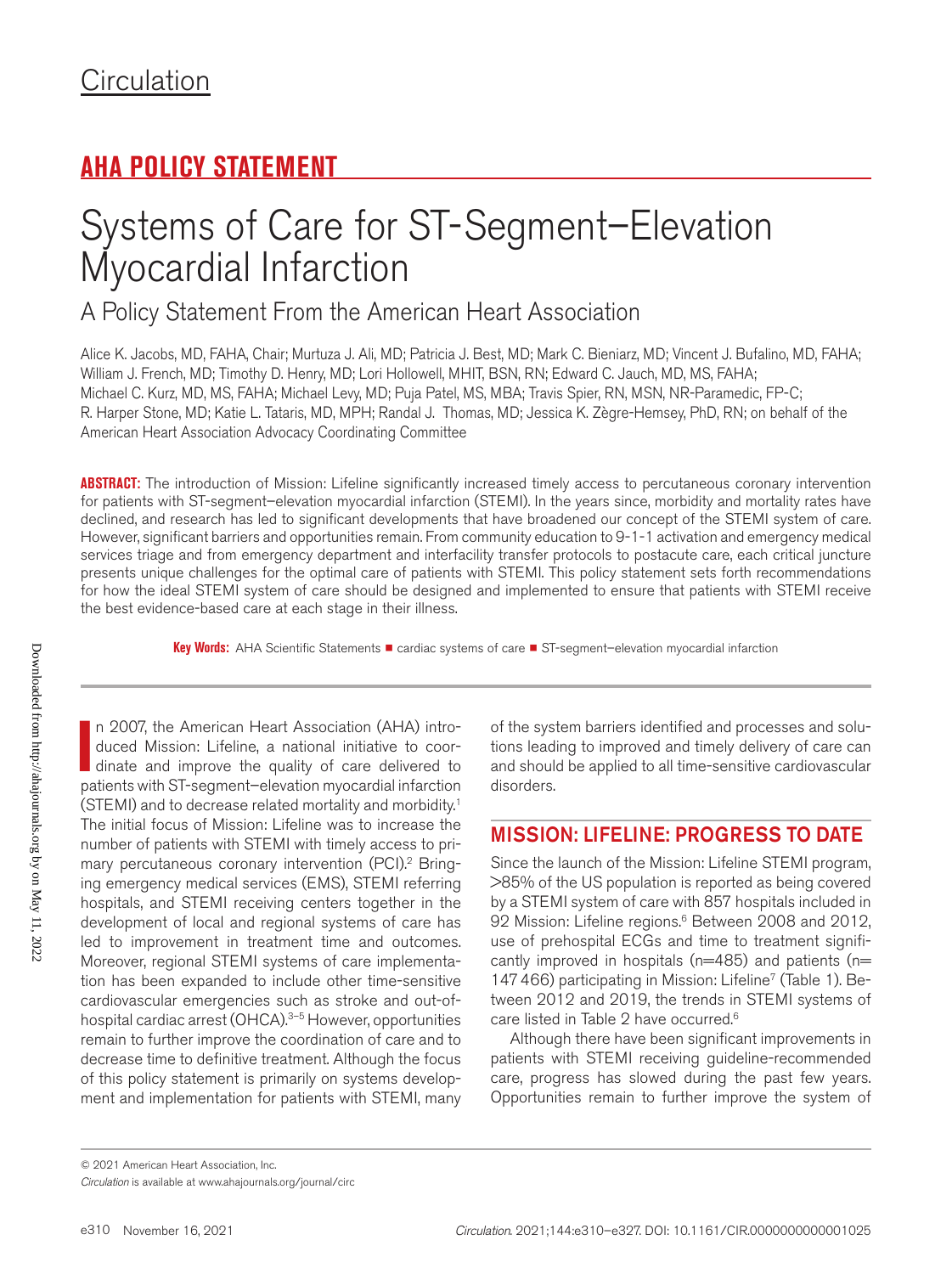#### **Table 1. Mission: Lifeline STEMI Systems of Care, 2008 to 2012**

| Variable                                                          | 2008              | 2009            | 2010            | 2011           | 2012           | P value* |
|-------------------------------------------------------------------|-------------------|-----------------|-----------------|----------------|----------------|----------|
| Prehospital ECGs among EMS transport to PCI<br>centers. %         | 45.3              | 57.7            | 61.1            | 65.9           | 71.3           | < 0.001  |
| Door-to-device time (all direct presenters), min                  | 68 (52, 86)       | 63 (48.80)      | 61 (47, 78)     | 60 (44, 76)    | 59 (43, 75)    | < 0.001  |
| FMC-to-device time (EMS+direct presenters at PCI<br>centers), min | 93 (77, 112)      | 90 (74, 108)    | 89 (72.107)     | 86 (70, 104)   | 84 (68, 102)   | < 0.001  |
| First door-to-device time (transfers), min                        | 130 (101,<br>181) | 122 (98, 164)   | 119 (93, 161)   | 114 (90, 153)  | 112 (89, 151)  | < 0.001  |
| DIDO (transfers), min                                             | 76 (48, 125)      | 71 (46, 115)    | 66 (42, 107)    | 64 (40, 105)   | 62 (39, 101)   | < 0.001  |
| STEMI performance composite score, %+                             | 100 (87.5, 100)   | 100 (88.9, 100) | 100 (88.9, 100) | 100 (100, 100) | 100 (100, 100) | < 0.001  |

All data are presented as median (25th, 75th percentiles) unless otherwise indicated.

DIDO indicates door-in–door-out; EMS, emergency medical services; FMC, first medical contact; PCI, percutaneous coronary intervention; and STEMI, ST-segment–elevation myocardial infarction.

\**P* value for trend test across the 5 years.

†Performance composite score includes use of aspirin, β-blockers, or angiotensin-converting enzyme inhibitors; reperfusion therapy; door-to-balloon time ≤90 minutes; statins; ejection fraction evaluation; smoking cessation; and rehabilitation referral.

Reproduced from Granger et al<sup>7</sup> with permission. Copyright ©2019, the American Heart Association.

care and to set consistent expectations across mature and novel systems and regions.

## BARRIERS TO IMPLEMENTATION OF STEMI SYSTEMS OF CARE

Among the barriers remaining in establishing the ideal STEMI system of care are local and regional challenges, resource and financial issues, and no single US STEMI registry. Participation in a national acute myocardial infarction registry is particularly challenging for STEMI referring hospitals, and reasonable data solutions must be developed, including the option to submit data via the STEMI receiving hospital.

Delays in care can occur at any point along the contin-Most identified delays in a system of care are modifiome with moderate difficulty and others with minimum ty. Nonmodifiable delays should be taken into contion during the development of primary and backup ent, transportation, and transfer plans (Table 3).

The following are proposed nationally focused efforts to eliminate barriers in a STEMI system of care:

- Increase public awareness campaigns of heart attack signs and symptoms and the importance of calling 9-1-1; pursue individualized interventions, especially for those at increased risk (patients with prior acute coronary syndromes or known coronary artery disease)
- Develop 9-1-1 destination transport protocols by having EMS agencies, referring hospitals, and receiving centers work together
- Adopt and implement prehospital cardiac catheterization laboratory (CCL) activation and direct to catheterization laboratory protocols when appropriate for STEMI receiving centers
- Improve door-in–door-out (DIDO) times by having STEMI referring hospitals and receiving centers work together with designated interfacility transport providers
- Develop and implement regional transfer for PCI protocols and processes

| uum. N<br>able, so<br>difficul<br>siderat<br>treatm |
|-----------------------------------------------------|
| <b>Table 2</b>                                      |
| Variable                                            |
| Patients                                            |
| <b>EMSFI</b>                                        |
| Door-to                                             |
| <b>EMS EI</b>                                       |

| Variable                                                | 2012  | 2013  | 2014  | 2015  | 2016  | 2017  | 2018  | 2019  |
|---------------------------------------------------------|-------|-------|-------|-------|-------|-------|-------|-------|
| Patients with STEMI, direct presenters, n*t             | 32709 | 40507 | 43123 | 46524 | 50627 | 31025 | 36819 | 37021 |
| EMS FMC-to-device time, direct presenters, median min   | 82    | 81    | 81    | 80    | 79    | 81    | 81    | 82    |
| Door-to-device time, direct presenters, median min      | 57    | 57    | 56    | 55    | 55    | 57    | 58    | 58    |
| EMS FMC-to-device time ≤90 min, %                       | 64.9  | 68.8  | 67.6  | 70.2  | 72.8  | 78.7  | 80    | 80.1  |
| Door-to-device time ≤90 min, %                          | 94.1  | 95.6  | 96.6  | 95.4  | 95.5  | 96.4  | 95    | 92.4  |
| ED dwell time, direct presenters, median min            | 37    | 37    | 36    | 36    | 36    | 29    | 30    | 31    |
| Patients with STEMI, transfer patient, n*t              | 11468 | 13326 | 13607 | 13948 | 15144 | 7132  | 8105  | 7404  |
| First door-to-device time, transfer patient, median min | 106   | 106   | 105   | 104   | 104   | 102   | 102   | 101   |
| DIDO, transfer patient, median min                      | 45    | 45    | 45    | 45    | 45    | 47    | 48    | 48    |

DIDO indicates door-in–door-out; ED, emergency department; EMS, emergency medical services; FMC, first medical contact; PCI, percutaneous coronary intervention; and STEMI, ST-segment–elevation myocardial infarction.

\*Patient numbers are cumulative.

†Decline in patients with STEMI attributed to change in data collection registry.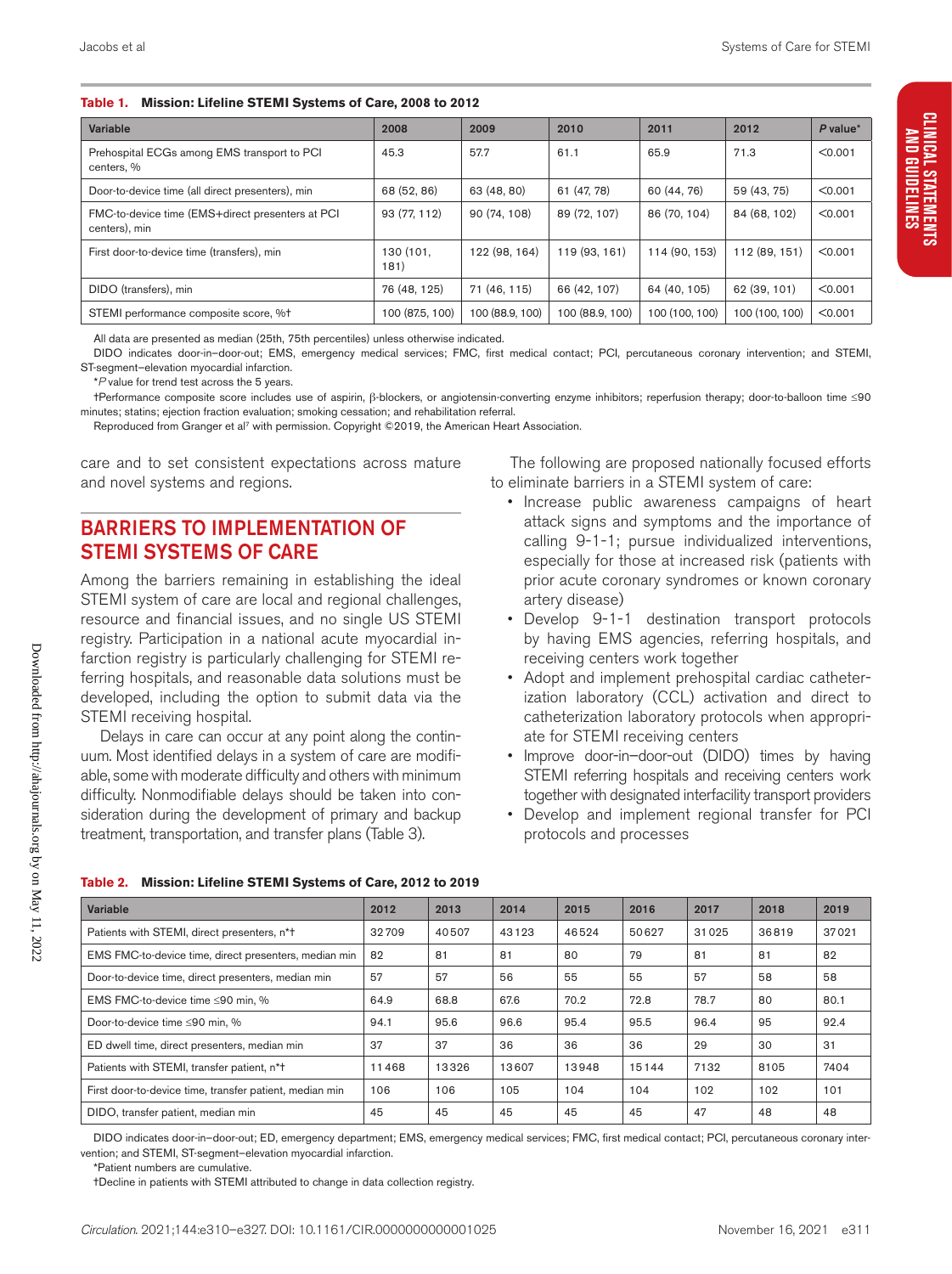**Table 3. Barriers to STEMI Systems of Care Implementation**

| Nonmodifiable                                    | <b>Modifiable with difficulty</b>                                                                                                | Modifiable                                                                              |  |
|--------------------------------------------------|----------------------------------------------------------------------------------------------------------------------------------|-----------------------------------------------------------------------------------------|--|
| Distance to STEMI receiving center               | Patient/public knowledge of heart attack signs and<br>symptoms (and importance of gradual onset of<br>symptoms) and use of 9-1-1 | Lack of triage protocols specific to identification of<br>patients with STEMI           |  |
| Local geography                                  | Patient denial that signs and symptoms could be<br>related to heart attack                                                       | Lack of preplanned reperfusion strategy                                                 |  |
| Local adverse weather conditions (air transport) | Preferred provider interfacility transport agreements                                                                            | Lack of written interfacility transfer plans                                            |  |
| Traffic                                          | Primary PCI cardiology on-call scheduling                                                                                        | Unfamiliarity with fibrinolytic therapy administration                                  |  |
|                                                  | Clinical staffing structure and CCL response                                                                                     | Prolonged ED dwell time                                                                 |  |
|                                                  | <b>Budgetary issues</b>                                                                                                          | Lack of backup transfer plan                                                            |  |
|                                                  | <b>EMS</b> resources                                                                                                             | Lack of backup plans for simultaneous presentation<br>of patients with STEMI            |  |
|                                                  | <b>EMS</b> variability                                                                                                           | Unclear minimum expectations for interfacility trans-<br>port response and transport    |  |
|                                                  | Air medical transport availability                                                                                               | Lack of preplanned automatic acceptance agree-                                          |  |
|                                                  | Corporate loyalty/market share                                                                                                   | ments between hospitals                                                                 |  |
|                                                  | 24/7/365 PCI capability                                                                                                          | Lack of quality improvement program                                                     |  |
|                                                  |                                                                                                                                  | Lack of or incomplete participation in regularly<br>scheduled multidisciplinary reviews |  |
|                                                  |                                                                                                                                  | Staff STEMI education                                                                   |  |

24/7/365 indicates 24 h/d, 7 d/wk, 365 d/y; CCL, cardiac catheterization laboratory; ED, emergency department; EMS, emergency medical services; PCI, percutaneous coronary intervention; and STEMI, ST-segment–elevation myocardial infarction.

- Present and discuss focused feedback with each member in the system of care
- Increase participation in active regional STEMI systems of care, including review of regional data and sharing of best practices
- Increase attention to cardiogenic shock and OHCA8–10

Change in policy is paramount to overcoming many of these obstacles that preclude the delivery of optimal care for all patients with STEMI, many of which also can be applied to overcoming obstacles for other acute cardiovascular emergencies such as stroke, OHCA, and cardiogenic shock. Short- and long-term policy recommendations that foster an ideal system are described below. These recommendations focus on how to maximize opportunities and improve care by enhancing the processes, acquiring new resources, or applying resources that are currently available but not fully implemented.

## PUBLIC AWARENESS AND COMMUNITY **EDUCATION**

Community engagement is vital because identification of symptoms and prompt activation of the 9-1-1 system are the crucial first step in the STEMI chain of events.

## **Background**

Patient delay in recognizing and acting on signs and symptoms of a heart attack is one of the greatest obstacles to timely and successful STEMI care. In the United States, the time from sign and symptom onset to the median time of first medical contact (FMC) by EMS is 87 minutes and 120 minutes when the patient presents directly to the emergency department  $(ED)^6$  A delay in accessing care for patients with heart attack may lead to presentation with hemodynamic instability, acute heart failure, or cardiac arrest. In addition to waiting to engage the system of care, 40% of patients do not call 9-1-1 and instead present themselves to the ED, negating the opportunity for concurrent collaborative response by EMS, the ED, and the CCL.<sup>6,11</sup> Patients experiencing heart attack signs and symptoms should understand the importance of accessing 9-1-1. The overall goal is for the patient with STEMI to recognize and act on heart attack signs and symptoms and call 9-1-1 immediately.

## Community Education Initiatives

Previous public awareness campaigns focused on these issues using campaign messaging that is simple and repetitive through print advertisements, television, radio, and, more recently, social media. Effective public education crosses cultural, socioeconomic, and psychosocial barriers and seeks to simultaneously reduce disparities in STEMI care.<sup>12</sup> Many campaigns using these methods have been successful. The Caruth 2 Grant in Dallas, TX, increased EMS use by 25% (2009–2016) and was associated with a declining trend in STEMI mortality from 8.5% to 6.5%.6,12 Mississippi had long delays in STEMI care attributed to patients' self-transport to the ED and subsequently implemented a public awareness campaign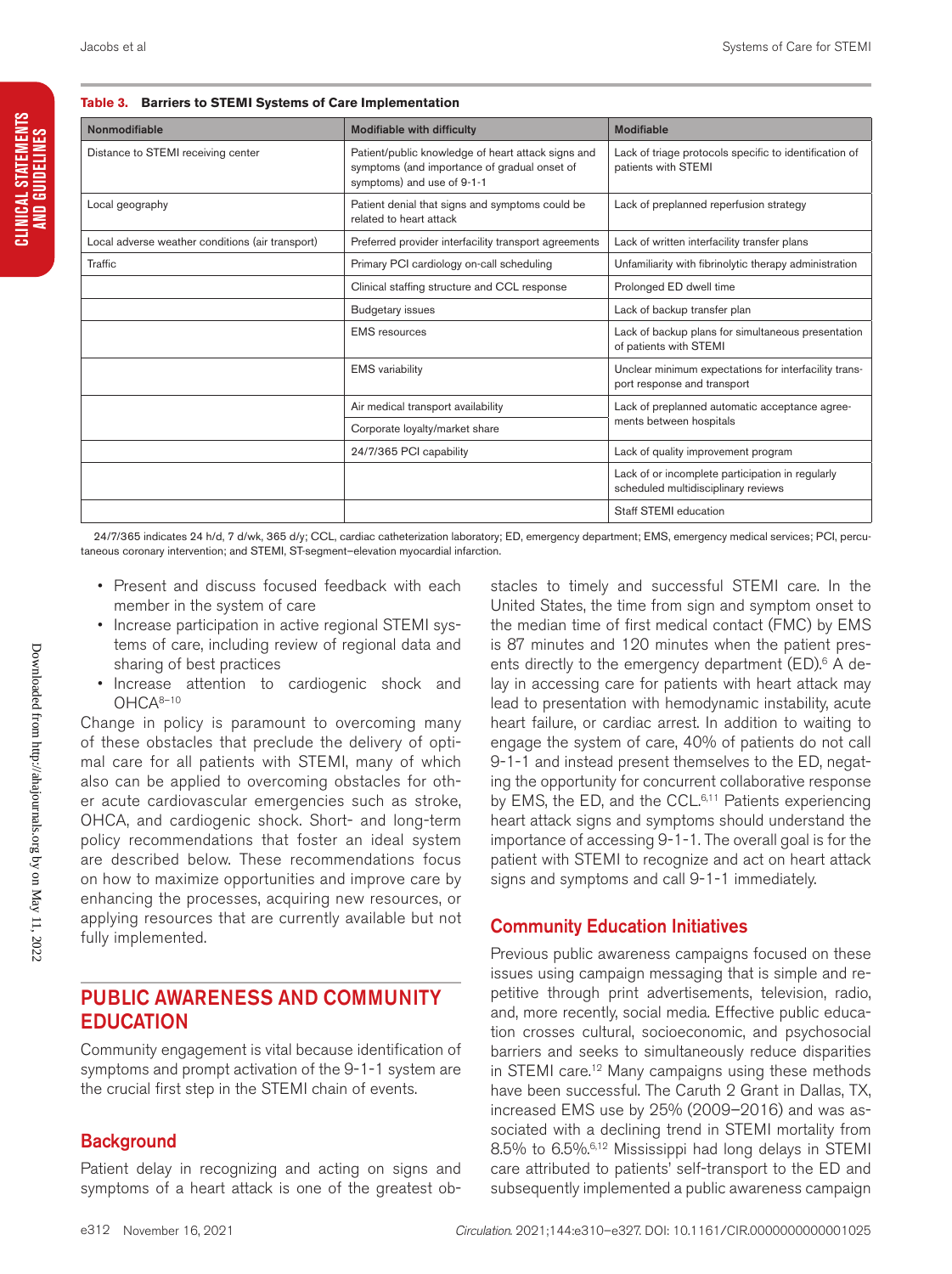CLINICAL STATEMENTS<br>And Guidelines

In Chicago, geocoding of OHCA allowed focused interventions targeting high-incidence neighborhoods. Through the Illinois Heart Rescue grant, collaboration with community organizations and leaders led to the creation of culturally appropriate education materials in different languages for bystander cardiopulmonary resuscitation training in high-incidence communities. As a result of these targeted interventions, the overall bystander cardiopulmonary resuscitation rate doubled over 3 years, although some neighborhood disparities persisted.6

Most recently, in response to coronavirus disease 2019 (COVID-19), the AHA has relaunched the Don't Die of Doubt campaign<sup>13</sup> and the Society of Coronary Angiography and Interventions has launched the Seconds Still Count<sup>14</sup> campaign, urging anyone who may be experiencing signs and symptoms of heart attack or stroke to call 9-1-1 and to call early.

A combination of approaches is important. Mass media campaigns along with individualized education by clinicians to target high-risk individuals will help address the problem from multiple intervention points. Several studies have shown that personal educational interventions (eg, addressing knowledge gaps, psychological barriers to timely treatment, involvement of a third party by encouraging patients to inform bystanders or a confidant of their symptoms) individually or as part of any visit with a health care team are able to achieve a measurable reduction in prehospital delay.15

It is notable that awareness that heart disease as the leading cause of death among women declined from 2009 to 2019, particularly among Hispanic, non-Hispanic Black, and younger women. Because ischemic symptoms may vary in women, campaigns targeting women are warranted.16

#### Policy Recommendations: Public Awareness and Community Education

- 1. Public health leaders, medical professionals, and local government officials should design and implement community education programs that focus on the signs and symptoms of heart attack, the need to seek prompt emergency care by EMS, and bystander cardiopulmonary resuscitation training.
- 2. Successful campaign messaging should cross social media platforms and cultural, socioeconomic, and psychosocial barriers.

# ENTRY INTO THE HEALTH CARE SYSTEM Acquisition of 12-Lead ECG: Implications for **Triage**

Accurate risk stratification and diagnostic testing are critical for time-dependent therapies that restore blood flow to the compromised myocardium, thereby reducing morbidity and mortality.<sup>17</sup> The ECG is the first diagnostic test that should be performed for patients who present to EMS or the ED with chest pain or angina-equivalent symptoms; the American College of Cardiology/AHA guideline recommends initial 12-lead ECG acquisition and interpretation within 10 minutes of FMC.<sup>18</sup> Prehospital 12-lead ECG acquisition is critical for determining which patients with chest pain or other suspected ischemic symptoms need to be transported directly to a PCIcapable facility.

Use of the 12-lead ECG in the prehospital setting increased from 45% to 71% between 2008 and 2012.7 However, studies illustrate discrepancies in meeting this goal. It has been reported that although 41% of patients presenting to the ED with chest pain/angina-equivalent symptoms received an ECG within 10 minutes, a significant delay was noted for women (34 minutes for male patients versus 53 minutes for female patients).<sup>19</sup> Regional STEMI systems have been shown to decrease sex and age disparities.<sup>17,20</sup>

#### Patient Point of Entry Into the STEMI System of Care: Walk-In Versus EMS

Patients access health care systems by either self-transport/walk-in or EMS. Self-transport is defined as any mode of transportation that does not involve EMS services, including transport by car, taxi, or public transportation or walking to the hospital.<sup>11,21</sup> In the United States, 9-1-1 is the official emergency number and is managed by the Federal Communications Commission. Currently, 9-1-1 links a caller to an emergency dispatch office in >98% of locations and with a physical address in 96% of the United States.<sup>22</sup> Despite improvements in the management of STEMI, prehospital delays from symptom onset to seeking definitive care associated with self-transport remain problematic and represent the longest time interval in the chain of care. Patients who drive themselves or seek alternative transportation to the ED with a STEMI rather than activating EMS can delay definitive care.

Patient characteristics and outcomes differ among mode of transport to the hospital. In 2011, investigators analyzed transport data from the National Cardiovascular Data Registry Acute Coronary Treatment and Intervention Outcomes Network Registry–Get With The Guidelines to describe the prevalence of EMS transport compared with self-transport to the ED. Of 37 634 patients with STEMI, 60% used EMS transport to the hospital; these patients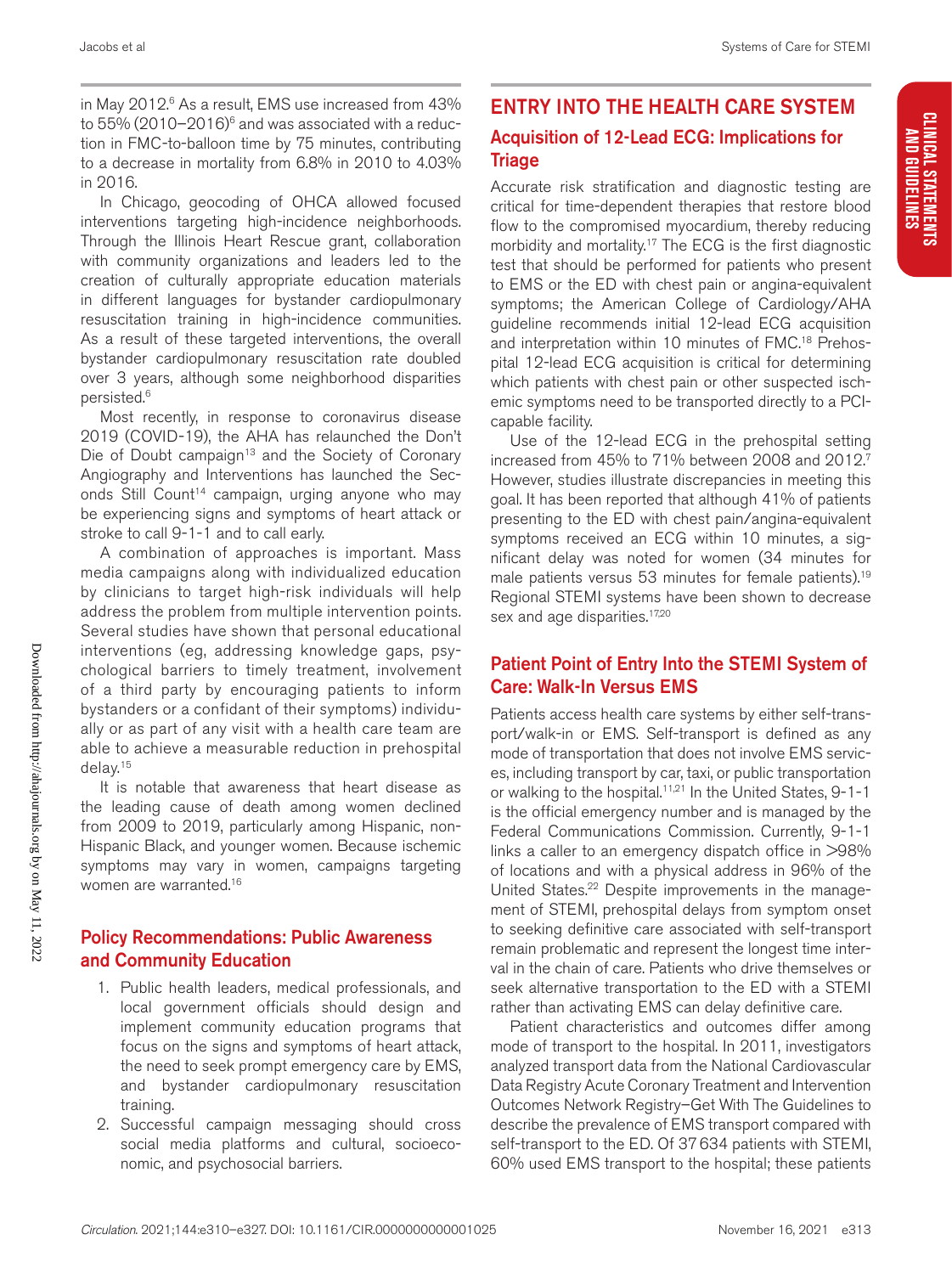were older, lived farther from the hospital, and were more likely to have hemodynamic compromise compared with patients who did not use EMS for hospital transport. Patients who lived >10 miles from the hospital had 64% greater odds of using EMS compared with those living within 4 miles. In contrast, race and neighborhood education and income levels were not significantly associated with EMS use. However, male patients were less likely to activate EMS compared with female patients. Hispanic ethnicity was associated with less EMS use, and those with private insurance were less likely to use EMS compared with patients with government-funded or no insurance.11

AHA focus groups identified a need for increased public awareness of the advanced capability of an EMS response that includes early identification of STEMI, lifesaving treatment, continuous cardiac monitoring, and early hospital notification. Public messaging should include how ambulance transport enables concurrent response to occur through implementation of destination protocols, transportation directly to a hospital that offers PCI for timely reperfusion, and early prehospital notification that mobilizes the CCL.

#### EMS Responsibilities: 9-1-1 EMS

Comprehensive EMS training should include the recognition of signs and symptoms of cardiovascular disease; acquisition and interpretation of prehospital 12-lead ECG (for patients with chest pain or other suspected ischemic symptoms and after return of spontaneous circulation for patients with OHCA); initial stabilization actions (eg, supplemental oxygen as required, blood pressure management); targeted prehospital interventions as indicated (eg, aspirin); prehospital notification with or without transmission of a 12-lead ECG; minimization of on-scene time; and determination of optimal transport destination. These critical actions have been shown to increase the chance for optimal outcomes.<sup>23</sup> Moreover, thresholds for EMS activation without intervention should be established (false activation) so that EMS is not discouraged from calling their findings because of negative feedback.

Initiating a 9-1-1 response to a patient experiencing signs and symptoms consistent with a heart attack brings the 12-lead ECG to the patient; early and timely acquisition of a 12-lead ECG by EMS personnel at the site of EMS FMC is a Class 1B American College of Cardiology/AHA recommendation.18 Three basic methods are recommended for interpretation of the prehospital ECG: computer algorithm, trained paramedic read, or transmission for physician or advanced practice professional interpretation.24 Accurate interpretation of the ECG with symptom assessment is essential for lifesaving triage and treatment decisions such as EMS destination diversion and prehospital activation of the CCL for emergency PCI.<sup>25</sup> Methods of interpretation, however, vary by individual EMS systems, geography, and resources. Paramedics most commonly acquire and interpret prehospital ECGs, with some states also allowing basic or intermediate EMS providers to acquire an ECG in the field.<sup>25</sup> Once the 12-lead ECG is acquired and interpreted, timely notification of the destination hospital of the patient with probable STEMI should trigger a STEMI alert, thereby activating the CCL team to respond and prepare for the arrival of the patient with STEMI. Early notification and prehospital CCL activation also serve to reduce treatment times and eliminate the off-peak burden encountered on nights and weekends.<sup>26-28</sup>

There will be occasions when patient acuity necessitates EMS transport to the closest hospital, and transport to a STEMI referring hospital is acceptable. When transportation of the patient with STEMI includes STEMI referring hospitals, EMS should complete a fibrinolytic therapy eligibility assessment for the feasibility of fibrinolytic administration. Prehospital notification of the STEMI referring hospital will allow preparation of fibrinolytic administration or the decision for prompt transfer for PCI. In locations where EMS provides interfacility transport, having EMS remain at the initial hospital for transfer to a STEMI receiving center during patient stabilization should be considered to minimize DIDO time.<sup>29</sup>

EMS agencies are an integral part of the STEMI system of care team. Therefore, agencies should strive to adhere to prehospital guideline recommendations, have a relationship with the destination facilities, provide specific time metrics to the ED, and expect immediate and 24- and 48-hour feedback on all patients with a suspected STEMI whom they transport. EMS agencies should participate in internal quality improvement efforts designed to examine process data for patients with time-sensitive primary impressions. EMS agencies also should be actively represented at institutional and regional STEMI multidisciplinary meetings and collaborate with other EMS agencies, STEMI referring hospitals, and STEMI receiving centers to regionalize STEMI care.

#### Policy Recommendations: Entry Into the Health Care System

- 1. Health care professionals should advocate for patients with signs and symptoms of a heart attack to call 9-1-1 for EMS transport to decrease symptom onset to arrival time and time to definitive care through well-coordinated and culturally diverse public awareness campaigns.
- 2. All advanced life support EMS should provide 12-lead ECGs as a standard.
- 3. Basic EMS providers should be trained and granted permission through certification and state protocols to acquire 12-lead ECGs on patients experiencing chest pain or other suspected ischemic symptoms, especially those with suspected STEMI, with the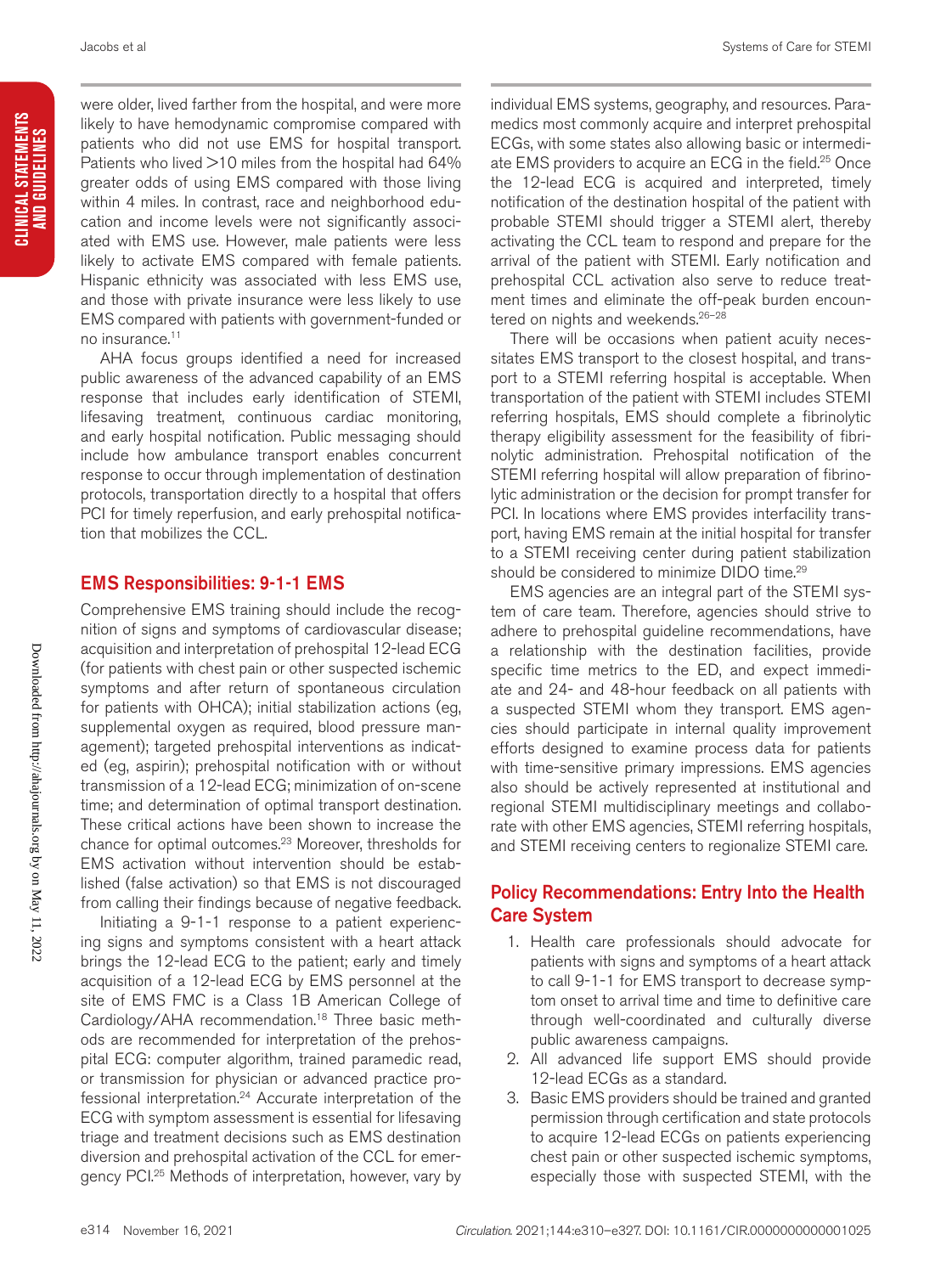findings communicated in accordance with local, regional, or state protocol.

- 4. EMS destination protocols should be designed to meet EMS FMC-to-PCI guideline recommendations.
- 5. EMS prehospital STEMI activation protocols should be developed and implemented.
- 6. EMS agencies should be supported appropriately with talented/trained staff, funding for acquisition, and the potential for transmission of prehospital ECGs, research funding, and backing of other groups, including cardiologists and professional societies.
- 7. EMS agencies should have an internal quality improvement program in place to review 100% of identified STEMIs and to provide hospital feedback on transported patients later identified as having STEMI but not identified in the field.
- 8. EMS should be represented at institutional and regional multidisciplinary quality improvement meetings.

# STEMI REFERRING HOSPITAL RESPONSIBILITIES

STEMI referring hospitals should establish a primary reperfusion strategy: either transfer for PCI or administer fibrinolytic therapy, the latter if transport to a STEMI receiving center is not possible within the guideline-recommended time to reperfusion with PCI. Current guidelines recommend fibrinolytic therapy followed by transport to a PCI center within 3 to 24 hours. However, each STEMI referring hospital should be ready to implement the alternative option for patients in whom the primary reperfusion strategy cannot be implemented. STEMI referring hospitals should have an established primary and backup plan for timely and efficient transfer of a patient with a suspected STEMI who presents to that facility. This starts with rapid interpretation of the 12-lead ECG within 10 minutes of the patient's arrival. The diagnosis of STEMI should lead to an immediate activation of the transfer protocol. The STEMI referring hospital should have an algorithm to follow that describes the step-bystep procedure for the care of the patient and the initiation of transport. Some facilities may have a "STEMI box" (toolkit) that has the agreed-on desirable medications and the algorithm and necessary forms for transfer. The algorithm should be evidence based and limit the number of decisions in this time-critical event. For example, omitting intravenous infusions of medications and avoiding unnecessary chest x-rays are recommendations for improving throughput.

 Even when pre-established transfer agreements are in place, there should be direct physician (or advanced practice professional)-to-physician communication between the

STEMI referring hospital and STEMI receiving center, but this should not delay the transfer process. Mission: Lifeline reporting measures include a DIDO (arrival/registration to transfer out of the ED) time of ≤30 minutes. Delays in DIDO have been described and result in higher mortality.<sup>30</sup>

PCI is the preferred approach over fibrinolytic therapy in an acute STEMI if the intervention can be performed within 120 minutes of FMC before arrival at the STEMI referring hospital.<sup>18</sup> Facilities should preplan for the distance to the preferred STEMI receiving center and the readiness of that facility for immediate PCI. If fibrinolytic therapy is given, there should be a protocol-driven administration of adjunctive medications to optimize successful reperfusion.

 Efficiency in timely recognition of the STEMI and rapid management of the transfer process are difficult on a 24 h/d, 7 d/wk (24/7) schedule in any referring hospital. Appropriate resources, protocols, ongoing staff training, and direct participation in a national STEMI registry to compare hospital STEMI performance with regional performance and national benchmarks should be implemented. Performance should be measured frequently at multiple intervals to ensure success of the transfer process and optimal care of the patient. In the rare circumstance in which transfer to a PCI center is not appropriate, patients remaining at the STEMI referring hospital after effective reperfusion with fibrinolytic therapy should receive guideline-directed medical therapy (GDMT) and referral to a cardiac rehabilitation program.

STEMI referring hospitals should also engage in activities that promote a regional STEMI system of care, attend multidisciplinary meetings, and collaborate with EMS (9-1-1 and interhospital transport), other STEMI referring hospitals, and STEMI receiving centers to regionalize STEMI care.

In addition to STEMI readiness, STEMI referring hospitals should maintain a high level of readiness to receive and treat patients with OHCA and to apply interhospital transfer processes used for patients with STEMI.

## INTERHOSPITAL EMS TRANSPORT PROVIDER RESPONSIBILITIES

Interhospital transporting agencies may be a privately owned transport ambulance provider with or without a contractual relationship with at least one of the hospitals, a ground or air ambulance provider, or a community 9-1-1 EMS interhospital transport service for critically ill patients with time-dependent diagnoses such as STEMI.

Interhospital transfer of critically ill patients in need of a higher level of specialized care has been performed safely and successfully for various medical and surgical emergencies for decades.<sup>2</sup> With studies indicating that primary PCI is superior to fibrinolytic therapy for the treatment of STEMI, the need for emergency transfer of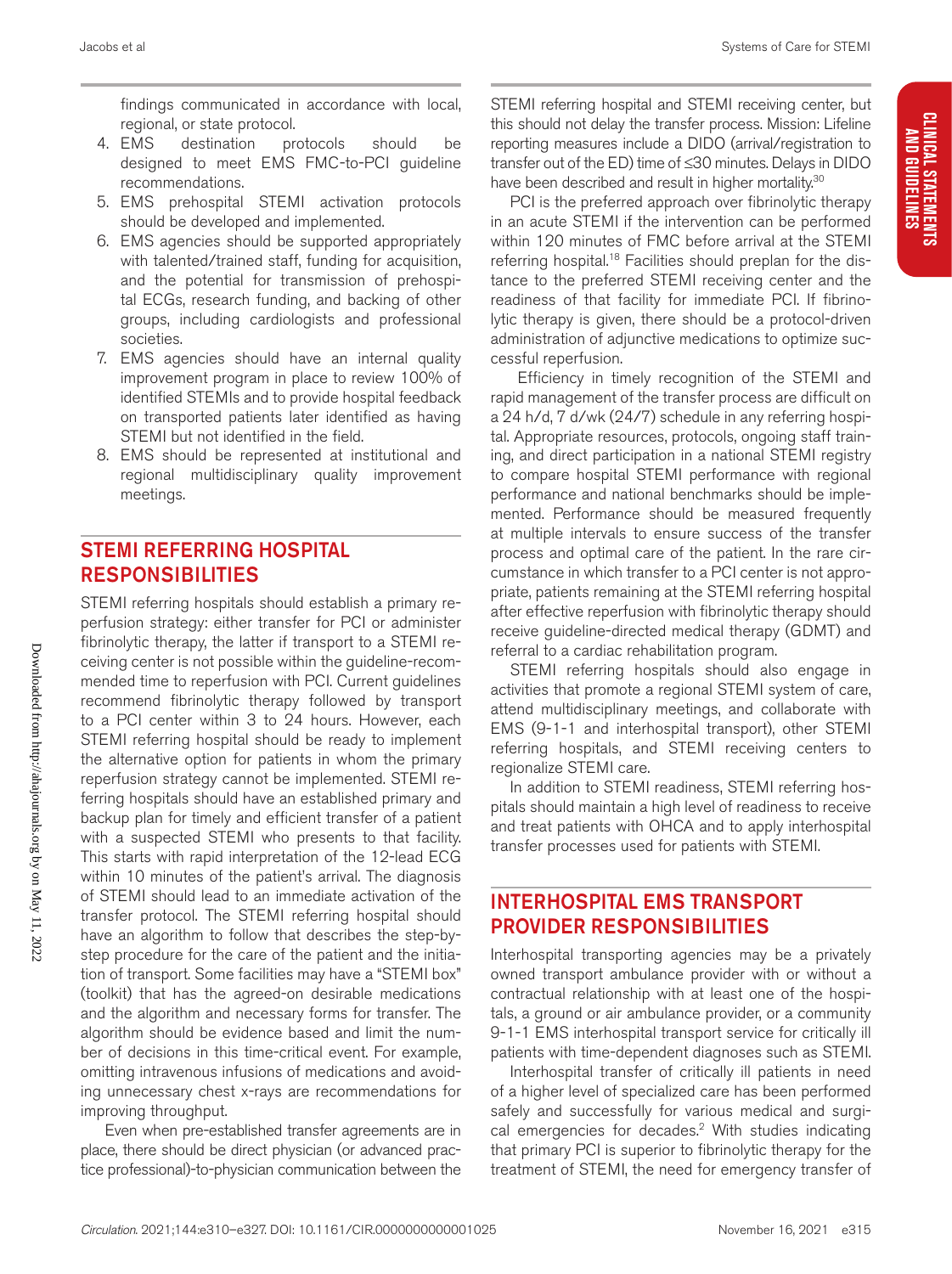appropriate patients to a facility with invasive resources became urgent.<sup>1</sup> Timely interhospital transport of patients with STEMI, many of whom may be medically unstable, may have received fibrinolytic therapy, and may have intravenous infusions of vasopressors and antiarrhythmic medication, presents significant challenges. Rapid and safe transfer of patients with STEMI by medically trained personnel is necessary to meet established goals, including DIDO of ≤30 minutes and door-to-device time of ≤120 minutes.18 It is imperative that the interfacility transport agency shares its scope of practice with the STEMI referring hospital so that there is an understanding when certain intravenous medications may require hospital personnel to accompany the patient or specialized EMS personnel for transport.

Rapid access to critical care ambulance services for timely interhospital transfers has been lacking in many areas of the United States. Transfer of patients with critical, time-sensitive conditions, although successful in many areas, has been plagued with multiple system delays. Extended arrival times of the agency providing interhospital transfer may be life-threatening for the patient with STEMI or cardiovascular-compromised patients. The expectation is for prompt ambulance service response at the referring hospital. A system goal of interhospital transport arrival in ≤15 minutes, for example, is reasonable, but it is also important that the hospital pretransfer process is committed to have the patient ready for transfer on or before the transport team's arrival. Some EMS agencies such as that in Los Angeles County have changed policies to meet this shortened goal. STEMI referring hospitals in that county have a protocol to call 9-1-1 and request paramedics to transport the patient with suspected STEMI to a STEMI receiving center, often bypassing the receiving hospital's ED. In Los Angeles County, EMS has bypassed the nearest hospital without PCI availability for >8 years. EMS bypass has added only a median of 5 minutes and is not associated with any increase in mortality. $31$  In other areas, non–9-1-1 EMS ambulance services may also meet these goals. Engagement of the STEMI network through calling 9-1-1 has been shown to substantially affect mortality across multiple systems.

#### STEMI RECEIVING CENTER RESPONSIBILITIES

Most of the responsibility for timely invasive care of the patient with suspected STEMI has focused on patients directly presenting to the receiving center, either by EMS transport or by non-EMS means. Receiving centers should have clear processes for rapid identification and timely treatment and throughput of the patient with acute STEMI. Collaboration with EMS is essential in the STEMI system of care. Implementation of prehospital STEMI activation protocols, with EMS engagement, promotes early CCL readiness and contributes to a decreased length

of stay in the ED, which has been shown to decrease mortality.27 All EMS agencies transporting patients to the STEMI receiving center should receive follow-up on all patients with potential STEMI within 24 to 48 hours of arrival, be invited to attend multidisciplinary meetings, and contribute to the discussion of improved outcomes. The most recent guidelines state that arrival to PCI (door-todevice time) should occur within 90 minutes; however, many institutions are regularly achieving times of <60 minutes, and consideration should be given to this potential new standard during reviews for quality improvement.

Receiving interhospital transfer patients with STEMI adds further demands to the STEMI receiving center responsibilities, including prearranged acceptance agreements with referring hospitals, direct communication between facilities, prehospital registration, direct to CCL transport, and expected shorter door-to-device time of ≤30 minutes. The STEMI referring hospital must be able to initiate the transfer process with certainty of CCL and interventional cardiologist availability at all times. A single call activation approach reduces the transfer burden for both the receiving and referring facility and should be implemented to serve the patients transferring for PCI. Receiving centers should provide outreach to referring hospitals within their catchment area that includes rapid activation pathways for STEMIs with expedited access to cardiologists. This outreach could also include preferred treatment algorithms for STEMI care to simplify the burden of the referring hospital of caring for the patient while striving to meet the time goals of the transfer. In addition, as a regional resource, the STEMI receiving center should provide timely feedback to the referring hospital about the patient's outcome and review and transparently share the process measures from the patient's onset of symptoms to device deployment and hospital course.

STEMI receiving centers should preplan for simultaneous presentation of patients with STEMI. This may include diversion to another STEMI receiving center if necessary.

STEMI receiving centers are the hub of STEMI care. They should participate in a national STEMI database to compare hospital STEMI performance to regional performance and national benchmarks. They should also engage in activities that promote a regional STEMI system of care, coordinate multidisciplinary meetings, and collaborate with other STEMI receiving centers to regionalize STEMI care.

# RECOMMENDED LEVELS OF CARE

#### Level III Acute Heart Attack–Ready

Acute heart attack–ready hospitals are committed to identifying patients with STEMI, assessing the onset of symptoms, and providing consistent and optimal GDMT. These facilities are skilled in working within their system of care (EMS, interfacility transfer team, PCI-capable hospitals) to provide timely transfer of the patient with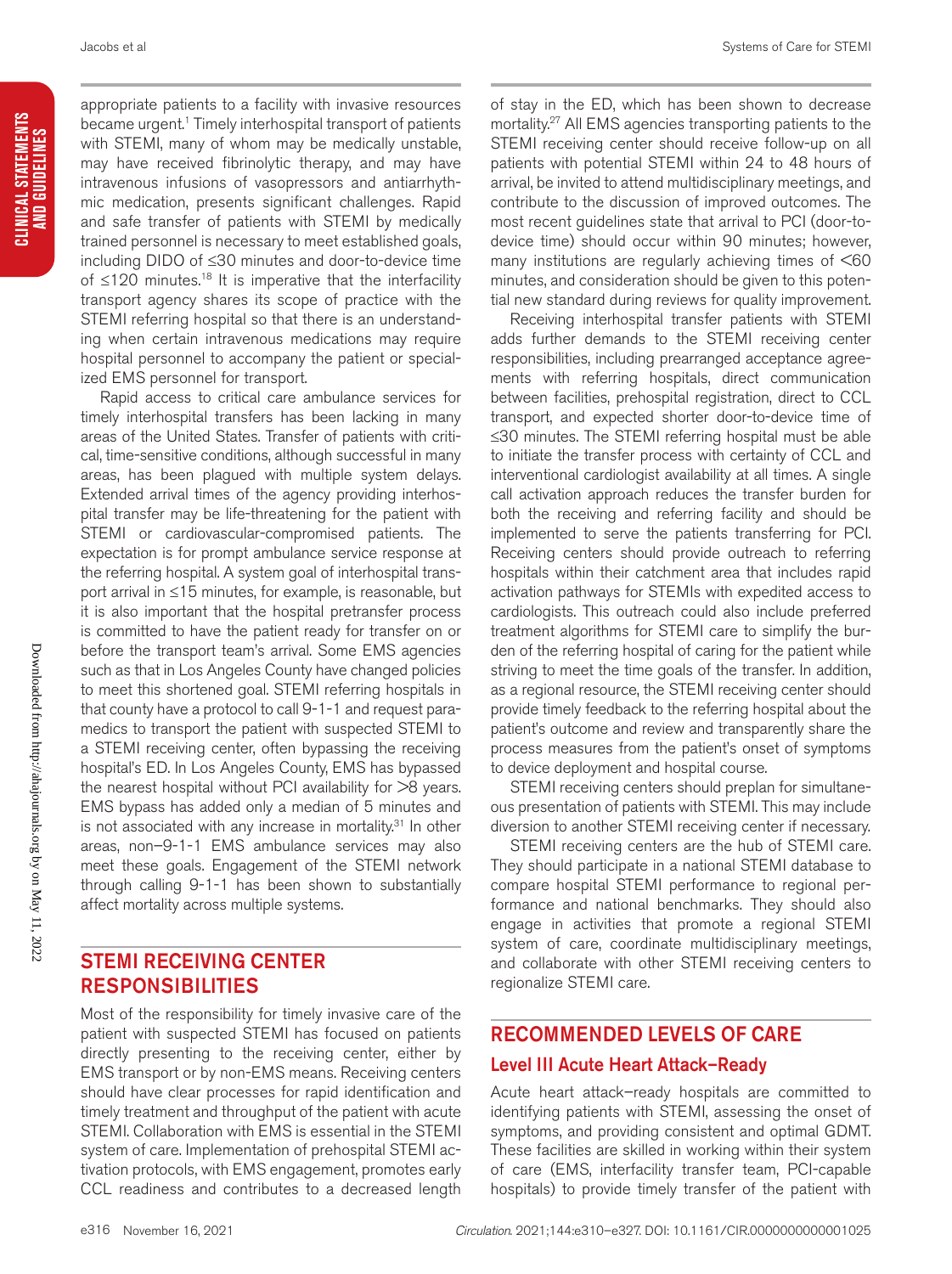#### **Table 4. Level of Care Characteristics\***

| <b>Heart attack level</b>                        | <b>AHAR hospital</b>                                                        | <b>PHAC</b>                                                                                                   | <b>CHAC</b>                                                                                                                        |
|--------------------------------------------------|-----------------------------------------------------------------------------|---------------------------------------------------------------------------------------------------------------|------------------------------------------------------------------------------------------------------------------------------------|
| Alternative name of heart attack level           | Level III                                                                   | Level II                                                                                                      | Level I                                                                                                                            |
| Designation characteristics                      | 24/7/365 STEMI referring hospital                                           | 24/7/365 PCI capable                                                                                          | 24/7/365 STEMI receiving center:<br>cardiac surgery on site, cardiogenic<br>shock, advanced hemodynamic sup-<br>port, OHCA support |
| Annual PCI volume (institutional), nt‡           | <b>NA</b>                                                                   | $\geq$ 150                                                                                                    | >400                                                                                                                               |
| Annual primary PCI institutional volume, n#      | <b>NA</b>                                                                   | >36                                                                                                           | >36                                                                                                                                |
| Annual PCI volume (provider), n‡                 | <b>NA</b>                                                                   | >50                                                                                                           | >50                                                                                                                                |
| Annual primary PCI volume (provider), n‡         | <b>NA</b>                                                                   | $\geq$ 11                                                                                                     | $\geq$ 11                                                                                                                          |
| Circulatory support (IABP)                       | <b>NA</b>                                                                   | Required                                                                                                      | Required                                                                                                                           |
| Advanced circulatory support<br>(eq. ECMO, LVAD) | <b>NA</b>                                                                   | Not required                                                                                                  | Required                                                                                                                           |
| Cardiac surgery on site                          | <b>NA</b>                                                                   | Not required                                                                                                  | Required                                                                                                                           |
| Cardiogenic shock support                        | <b>NA</b>                                                                   | Not required                                                                                                  | Required                                                                                                                           |
| Comprehensive postarrest care,<br>including TTM  | <b>TTM</b> required                                                         | <b>TTM</b> required                                                                                           | Comprehensive postarrest care in-<br>cluding TTM required                                                                          |
| Rapid response team                              | <b>NA</b>                                                                   | Required                                                                                                      | Required                                                                                                                           |
| Cardiothoracic intensive care unit               | <b>NA</b>                                                                   | Not required                                                                                                  | Required                                                                                                                           |
| Coronary intensive care unit                     | <b>NA</b>                                                                   | Required                                                                                                      | Required                                                                                                                           |
| Cardiac rehabilitation services                  | Locally available                                                           | Locally available                                                                                             | Locally available                                                                                                                  |
| Fibrinolytic administration capability           | Required                                                                    | Required                                                                                                      | Required                                                                                                                           |
| National AMI data registry participation         | Required                                                                    | Required                                                                                                      | Required                                                                                                                           |
| Transfer agreement                               | Required transfer agreement in<br>place with Level I or Level II facilities | Required transfer agreement in<br>place with Level I (PHAC) when ad-<br>vanced levels of critical care needed | Required transfer agreements in place<br>to accept patients from Level II and III<br>facilities requiring advanced care            |
| Regional system of care engagement               | Required                                                                    | Required                                                                                                      | Required                                                                                                                           |
| Other criteria                                   |                                                                             |                                                                                                               | Air medical transport with advanced<br>circulatory support (eg, ECMO,<br>LVAD) services                                            |

24/7/365 indicates 24 h/d, 7 d/wk, 365 d/y; AHAR, acute heart attack–ready; AMI, acute myocardial infarction; CHAC, comprehensive heart attack center; ECMO, extracorporeal membrane oxygenation; IABP, intra-aortic balloon pump; LVAD, left ventricular assist device; NA, not applicable; OHCA, out-of-hospital cardiac arrest; PCI, percutaneous coronary intervention; PHAC, primary heart attack center; STEMI, ST-segment–elevation myocardial infarction; and TTM, targeted temperature management.

\*Requirements must be consistent with the most recent American Heart Association guidelines and statements.

†Definitive health care data for 2018 all-payer STEMI claims (AHAR hospital average annual volume, 96; PHAC average annual volume, 362).

‡American College of Cardiology/American Heart Association clinical competence statement 2013 (hospital and operators must meet volume or alternatives stated in the document).

STEMI to a 24/7/365 (365 d/y) PCI-capable hospital for appropriate care. If indicated, acute heart attack– ready hospitals also can administer fibrinolytic therapy as the reperfusion strategy for lytic-eligible patients when the facility cannot achieve transfer for PCI reperfusion times within the recommended guidelines. In addition, acute heart attack–ready hospitals also use the AHA's Get With the Guidelines–Coronary Artery Disease program or other national registries to collect data and to perform continuous evaluation and quality improvement to increase efficiency and adherence to GDMT (Table 4).

#### Level II Primary Heart Attack Center

Primary heart attack center hospitals also provide GDMT to identified patients with STEMI. However, in addition, they are capable of performing primary PCI 24/7/365 in hemodynamically stable patients with or without an intraaortic balloon pump (Table 4). Facilities that are available to perform primary PCI only during specific hours challenge the STEMI systems of care with lack of consistency. This can delay appropriate patient triage; thus, these hospitals should not be considered primary heart attack center hospitals. Patients with STEMI requiring advanced hemodynamic support devices or comprehensive cardiac arrest care are transferred to a Level I comprehensive heart attack center (CHAC).

#### Level I Comprehensive Heart Attack Center

A Level I CHAC is defined as any hospital that has 24/7/365 primary PCI available for the management of STEMI and has adequate levels of system-wide care to manage the most critically ill patients. This includes an

Downloaded from http://ahajournals.org by on May 11, 2022

Downloaded from http://ahajournals.org by on May 11, 2022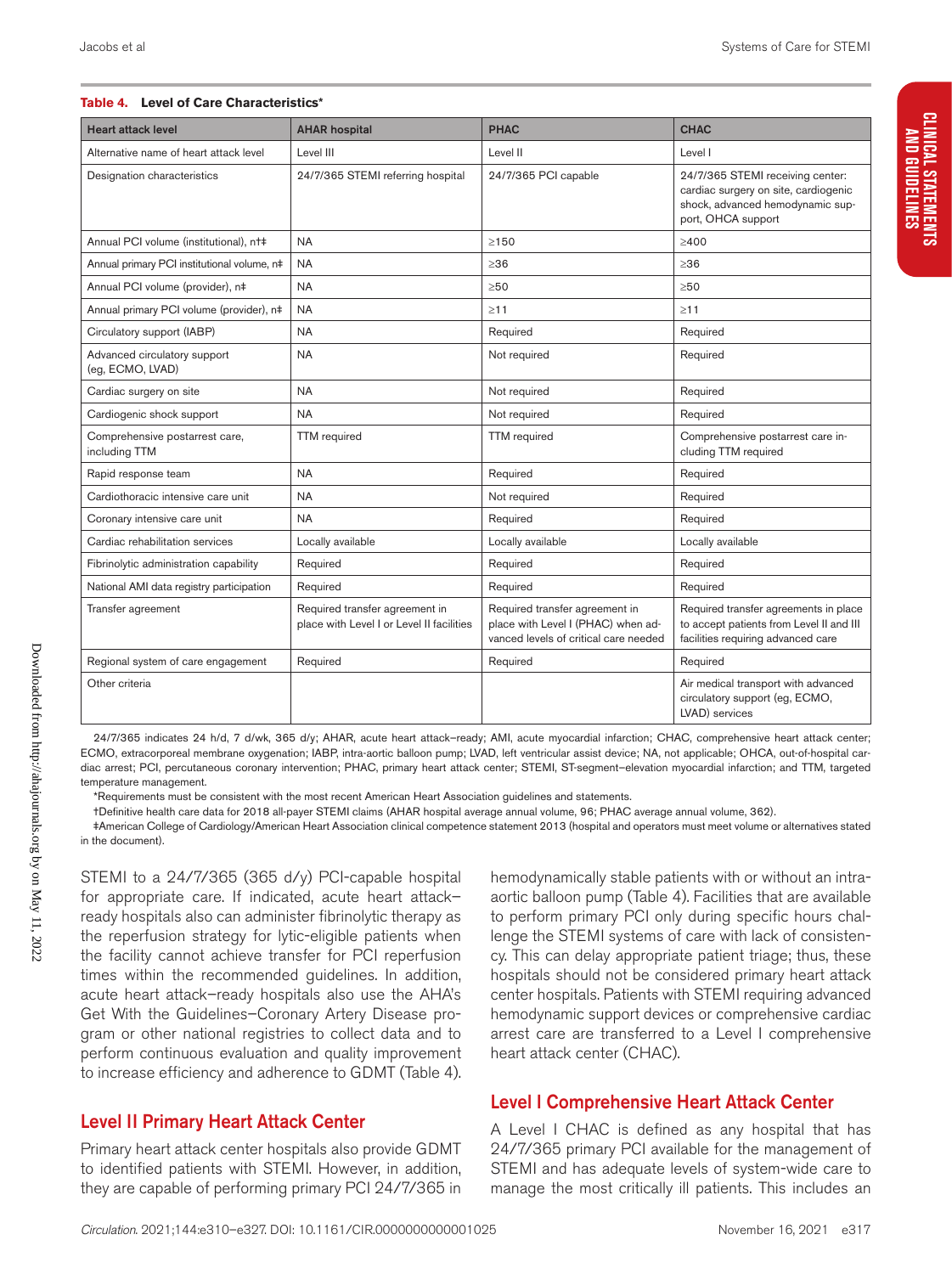CLINICAL STATEMENTS<br>And Guidelines **CLINICAL STATEMENTS AND GUIDELINES** integrated system of care involving the EMS system, ED, CCL, cardiology service, cardiothoracic surgery service, and critical care to facilitate optimal care. These systems are required to maintain optimal door-to-device times and to manage patients received by the hospital directly from home or the community, by EMS, and by transfer from non–PCI-capable facilities. An appropriate system in place is required to decrease and maintain short doorto-device times, facilitated by prehospital STEMI activation when possible, ED physician CCL activation when the patient is in the ED, and single-caller systems for referral hospitals.32–36

A CHAC is required to have the full range of advanced hemodynamic support for the treatment of the most complex and critically ill patients, including those with cardiogenic shock and OHCA. Cardiogenic shock complicates STEMI in 5% to 15% of patients and is the most common cause of in-hospital mortality.<sup>8,9</sup> AHA recommendations call for coordinated care of the patient with cardiogenic shock that includes specialists such as cardiothoracic surgeons, interventional cardiologists, advanced heart failure specialists, critical care specialists, and allied health professionals as part of the available treatment team. Resources that should be available to these patients at a CHAC include options for mechanical circulatory support. However, it should be noted that robust data from adequately powered randomized trials evaluating the risks and benefits of mechanical circulatory support are lacking. Therefore, an individualized approach to care with consideration of early mechanical support before PCI for patients with refractory hemodynamic instability despite aggressive medical therapy is recommended.

With the development of destination protocol criteria similar to those for bypassing a non-PCI hospital, specification of when it is best to transport to the closest facility and direct transport of patients with cardiogenic shock to a Level I CHAC should be part of a regional STEMI system design.

Moreover, patients at CHACs may require invasive hemodynamic monitoring, inotropic agents, mechanical ventilator support, renal replacement therapy, and escalation of heart failure management strategies. Availability of options to meet the needs of the patient and deliver best-care practice standards at these facilities with the expertise, clinical volumes, and patient resources to provide a multidisciplinary approach is required to optimally care for critically ill patients with STEMI.

In addition, CHACs should be cardiac arrest centers, indicating the availability of a multidisciplinary team and resources available to care for patients with STEMI complicated by cardiac arrest. These specialized centers provide contemporary and comprehensive evidence-based resuscitation and postarrest care, including emergency cardiac catheterization, targeted temperature management, and multimodal prognostication.<sup>34</sup> These evidencebased therapies have been demonstrated to double neurologically intact survival from cardiac arrest<sup>4</sup> (Table 4).

## Policy Recommendations: STEMI Referring Hospitals, Interhospital Transport, and STEMI Receiving Hospitals

STEMI referring hospitals and STEMI receiving centers have specific roles in a STEMI system of care, and each should be as prepared as possible to collaboratively perform evidence-based, lifesaving treatment.

Transferring patients from a STEMI referring hospital to a STEMI receiving center is part of a continuum of care that should establish hand-off and transfer protocols, including backup plans and procedures that ensure safe patient care and rapid transfer between facilities. Protocols for interhospital transfer should be established and approved beforehand so that efficient patient transfers can be accomplished at all hours of the day and night. The basic protocols for interhospital transfer of patients may be facility based but developed and approved at a regional level to further enhance and regionalize the system of care.

- 1. STEMI referring hospitals should have a planned reperfusion strategy in place (either fibrinolytic administration or transfer for PCI).
- 2. A 9-1-1 call system should be used for requesting interhospital transfer (in the absence of immediately available hospital-based transport services).
- 3. Interhospital request time to arrival time should be within 15 minutes.
- 4. STEMI referring hospitals and STEMI receiving centers should have preplanned agreements in place.
	- a. One-call transfer process
	- b. Automatic acceptance
	- c. Treatment algorithms
	- d. Transfer processes (primary and backup)
- 5. STEMI receiving centers should have protocols in place to be able to quickly treat the patient with STEMI arriving by interhospital transfer.
- 6. STEMI receiving centers should strive to meet overall arrival-to-PCI (device time) within 90 minutes but strive for within 60 minutes and within 30 minutes for transferred patients with STEMI.
- 7. STEMI receiving centers should take the lead on coordinating multidisciplinary care and engaging STEMI referring hospitals, interhospital transport agencies, and EMS.
- 8. All hospitals and EMS agencies should be active participants in a regional system of care.

## TRANSITIONS OF CARE

#### ED to CCL Transition

To expedite care and reduce redundancy, minimizing the time in the ED at the receiving hospital is imperative. There are many practical considerations to limit this time that should be considered in all patients, including keeping the patient on the EMS stretcher until arrival of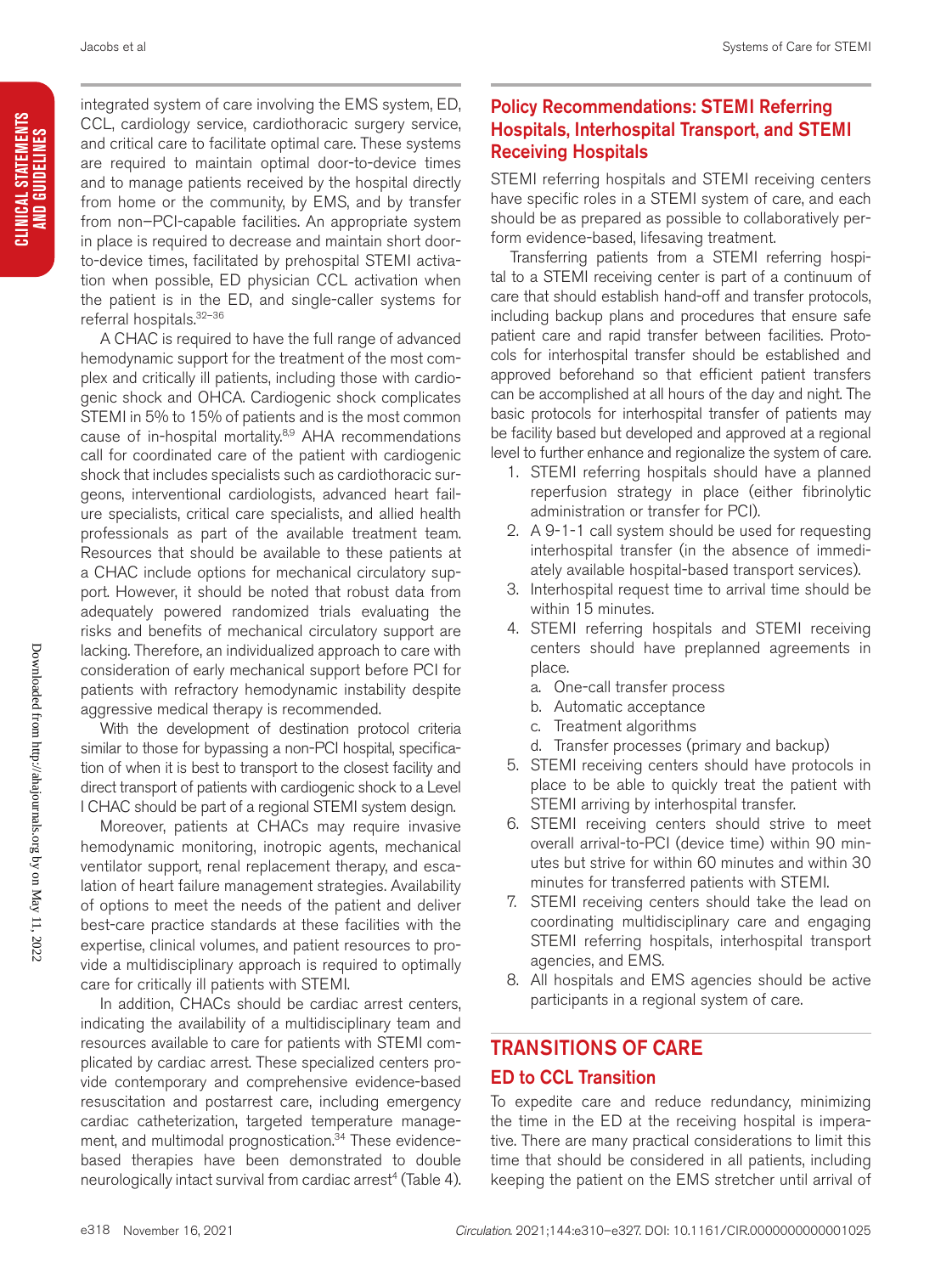the CCL team, not repeating a good-quality prehospital ECG that shows STEMI, and avoiding unnecessary protocol-driven procedures, including chest x-rays in patients without specific indications. Other considerations to expedite the time of ED care depend on the timing of prehospital activation of the CCL.

Movement of the patient directly to the CCL or bypass of the ED to manage the patient with STEMI with more rapid definitive care was shown to decrease the door-todevice time and was associated improved mortality.<sup>35,36</sup> Immediate transfer to the CCL is much more likely with prehospital diagnosis of STEMI and preactivation of the CCL.37 Unfortunately, this does not occur with most STEMIs and is variable in STEMI centers across the country.<sup>27</sup> It also occurs more often during daylight hours, which supports the need for improved preactivation. Effective direct to CCL transport depends on prehospital notification in response to STEMI being diagnosed through medic interpretation with quality improvement validation, machine read, or transmission with diagnosis by a physician.<sup>38</sup> Bypass of the ED needs to be performed with consideration for patient safety; prehospital notification of a change in patient status should occur. Transfer of the patient to the CCL before the arrival of all the necessary staff and especially before the arrival of the interventional cardiologist can create a situation in which there is increased risk to the patient. When there is communication with the interventional cardiologist, the ED physician or advanced practice professional may accompany the patient to the CCL to await arrival of the interventional cardiologist. Preferably, the CCL staff and interventional cardiologist are waiting to receive the patient in the ED to escort to the CCL and perform a focused history and physical examination. The report from EMS to the CCL nurse should be efficient and accurate, especially detailing medications that have been given in the prehospital setting or at a referring facility.

For patients presenting directly to a STEMI receiving center by self-transport or EMS, direct transport to the CCL should proceed with caution to be certain that evaluation for aortic dissection, pulmonary embolus, or central nervous system bleed (in the setting of cardiac arrest and head trauma) is not indicated before the anticipated PCI.

When immediate transfer to the CCL is not feasible because of patient instability or because the CCL is not prepared to receive the patient, the patient will wait in the ED. The dwell time in the ED should be minimized and should be monitored and reported as part of quality outcome measures in STEMI systems of care. While the patient is in the ED, medical management of the patient should begin with anticoagulation and aspirin. A  $P2Y_{12}$  inhibitor can be considered for loading in the ED but may be deferred until after the coronary angiogram is performed. If there is a prolonged logistical delay in PCI, there should be more compelling consideration to load with  $P2Y_{12}$  inhibitors. Processes such as drawing of blood for laboratory values, initiation and verification of

patent intravenous lines (contralateral arm if radial artery access is anticipated), femoral access preparation, and placement of radiolucent monitor pads or defibrillator pads can be completed in the ED unless any of these processes slows transfer to the CCL.

The transfer of unstable patients necessitates an even greater level of coordination of care and communication, but many times, because of the complexity of the patient and the urgency to get definitive care, transfer to the CCL is performed in an expedited fashion. Hemodynamic stabilization of the patient also should be accomplished before transfer to the CCL or until the interventional cardiologist confirms that the CCL is ready to receive an unstable patient. Patients with ongoing chest compressions on arrival to the ED should be evaluated in the ED with history and outcomes risk assessment before proceeding with coronary angiography/advanced mechanical support (lactate, capnography, pH, history of arrest, vasopressors given in field) to avoid taking a patient at excessive risk or futility to the CCL and to consider a patient for primary hemodynamic support intervention. Performance of a prehospital ECG has been shown to improve the number of patients with OHCA taken to STEMI receiving centers, but there is still significant opportunity for proper transport decisions in these critical patients.39

Occasionally, there will be a prolonged ED dwell time. This may occur if there is simultaneous STEMI arrival or a prolonged ongoing procedure in the CCL. Management of the patient will be planned through ongoing communication with the CCL team as to timing of room and staff availability. If revascularization time is likely prolonged, fibrinolytic therapy should be considered. If the CCL is not able to take a patient with STEMI immediately for the reasons previously enumerated, prehospital communication with EMS should encourage diversion to another receiving center if possible. There should be no diversion of the patient after arrival at the STEMI receiving center.

#### CCL to Floor/Intensive Care Unit

Systems should be in place for postrevascularization transfer to critical care units (medical intensive care unit or coronary intensive care unit) by critical care–trained and advanced cardiac life support–certified nursing and paraprofessional teams. Stable post-PCI patients with STEMI may also be followed on a step-down unit. Consideration should be given to applying a risk stratification tool (eg, Zwolle score  $\leq 4$ ) to identify low-risk patients who could be safely transferred to a step-down unit and targeted for early discharge.<sup>40,41</sup>

Inpatient care should be provided by cardiologists in conjunction with multidisciplinary consultative services as determined by the clinical needs of the patient. GDMT should be initiated, barring clinical contraindications, and telemetry monitoring should be continued for a minimum of 48 hours or until discharge if within 48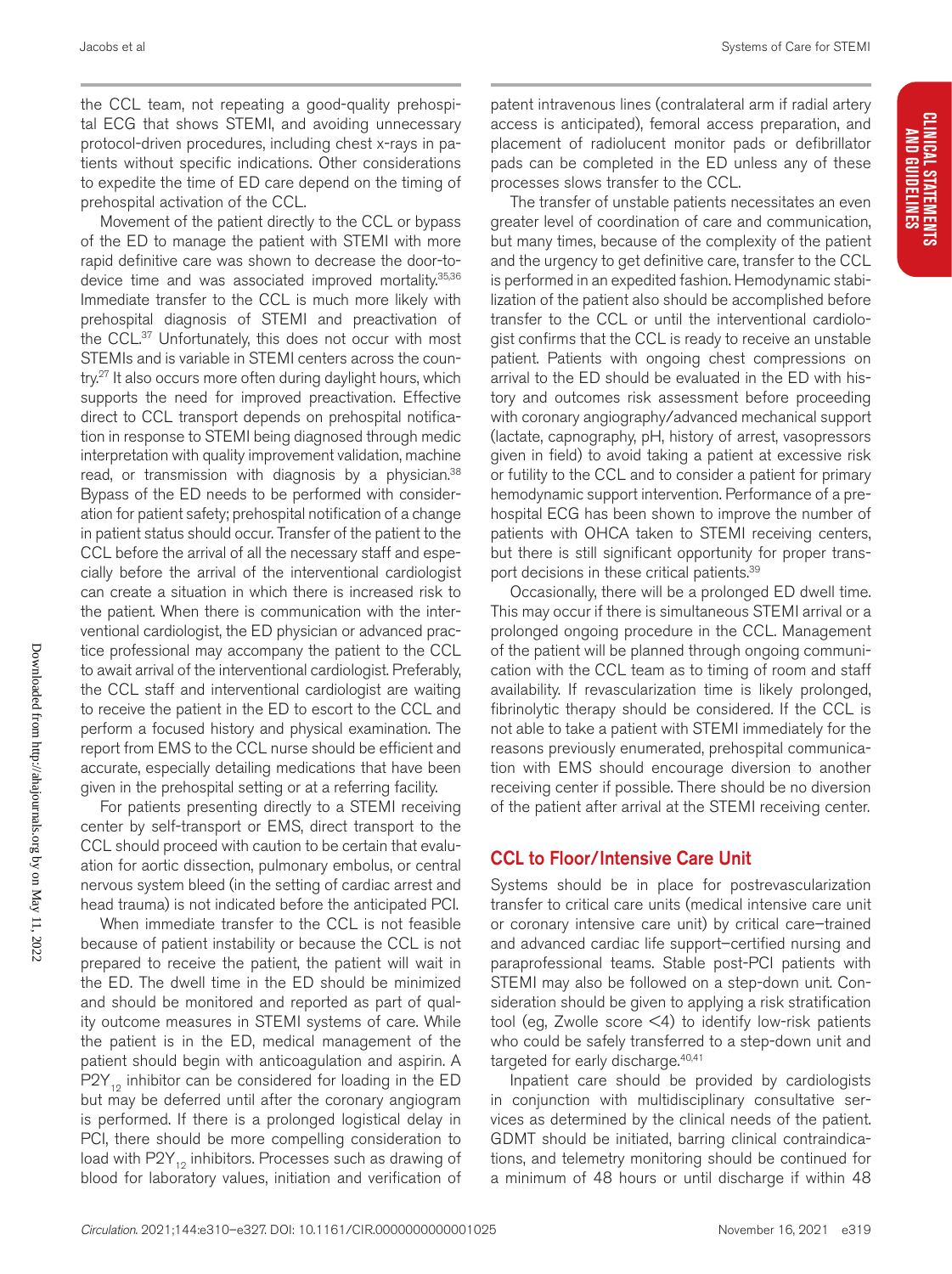CLINICAL STATEMENTS<br>And Guidelines

hours. Nonculprit artery revascularization should be managed according to contemporary clinical guidelines. For patients with cardiogenic shock at presentation or during hospitalization, treatment with advanced mechanical circulatory support devices should be initiated early; systems without such capabilities should have mechanisms in place for urgent postrevascularization transfer to centers with these resources.

#### Hospital to Home

On discharge from inpatient care, patients should be on maximally tolerated GDMT with outpatient follow-up with a primary care physician or advanced practice professional and cardiologist in accordance with a transitional care management plan. Whenever possible, systems should be in place with local pharmacies and medication assistance programs to ensure supply of dual antiplatelet therapy and other medications. Referral to cardiac rehabilitation programs should be ensured before discharge. For patients with heart failure despite revascularization, referral to a heart failure clinic for longitudinal care should be considered.

#### Home to Cardiac Rehabilitation

After discharge with referral to cardiac rehabilitation programs as part of routine post–myocardial infarction care, systems should be in place to track successful enrollment ideally within 21 days after discharge.<sup>42</sup>

#### Policy Recommendations: Transitions in Care

- 1. The CCL should be activated as early as possible before arrival of the patient with STEMI at the hospital in order to provide definitive revascularization with the greatest efficiency, especially for high-risk patients.
- 2. Time in the ED should be minimized and not delayed by nonessential tests.
- 3. If the CCL is ready to receive the patient with STEMI, the ED should be bypassed, and direct transport to the CCL should occur for most patients.
- 4. After PCI, in-hospital care in the appropriate setting should include GDMT and transitional care management at discharge.
- 5. Patients with STEMI should receive a referral for cardiac rehabilitation from an inpatient setting.

# POST–HEART ATTACK CARE/ REHABILITATION

A system of care should ensure that all patients have access to post–heart attack care (ie, discharge planning services, patient education, cardiac rehabilitation, nursing

facilities, medical follow-up) regardless of their financial status or socioeconomic background. Such availability will ensure that each patient has the opportunity to achieve maximal recovery from a heart attack, to optimize cardiovascular health, and to decrease the likelihood of a recurrent heart attack. This will ultimately reduce the societal and economic impacts of STEMI.<sup>43</sup>

Cardiac rehabilitation is a systematic, multidimensional, evidence-based service that provides rehabilitation and secondary prevention therapies to individuals after STEMI and acute coronary syndromes.<sup>44</sup> Referral to and participation in cardiac rehabilitation are strongly endorsed in clinical practice guidelines, performance measures, and core quality metrics for optimal acute coronary syndrome care. A growing body of evidence supports the positive impact of cardiac rehabilitation services on a variety of patient outcomes, including mortality rates and recurrent cardiovascular events, as well as rehospitalization rates, functional capacity, psychological health, adherence to secondary prevention therapies, and health care costs.45–48

Post–myocardial infarction cardiac rehabilitation starts at the time of hospitalization, when secondary prevention therapies are initiated and the referral process to early outpatient cardiac rehabilitation takes place. Ideally, coordination of cardiac rehabilitation services can occur before discharge. Soon after hospital discharge, patients typically enroll in early outpatient cardiac rehabilitation and continue for the total number of recommended sessions, usually spread over ≈12 weeks. Patients receive lifestyle counseling, undergo supervised progressive exercise training, and have comorbid conditions assessed and addressed (eg, diabetes, hypertension, hyperlipidemia, depression, anxiety, sleep disorders, musculoskeletal limitations). Responses to therapy are assessed, and treatment changes are coordinated as needed in collaboration with the patient's primary health care professional. At the end of early outpatient cardiac rehabilitation, patients continue to follow a maintenance cardiac rehabilitation regimen that is based at home, in a community-based fitness center, or in a center-based cardiac rehabilitation program (phase 3 cardiac rehabilitation).<sup>43</sup> Early outpatient rehabilitation includes center-based care and homebased care for patients who are not able to participate outside of their home.

National data have shown that cardiac rehabilitation participation is low, 20% to 30%, with considerable variability between centers.<sup>49</sup> Participation in cardiac rehabilitation is particularly low in the elderly, women, and individuals from underserved racial and ethnic groups, as well as in rural and remote areas. Systematic approaches for patient referral to and enrollment in cardiac rehabilitation such as the use of automatic referral systems or prepopulated order sets have been shown to help overcome patient, physician or advanced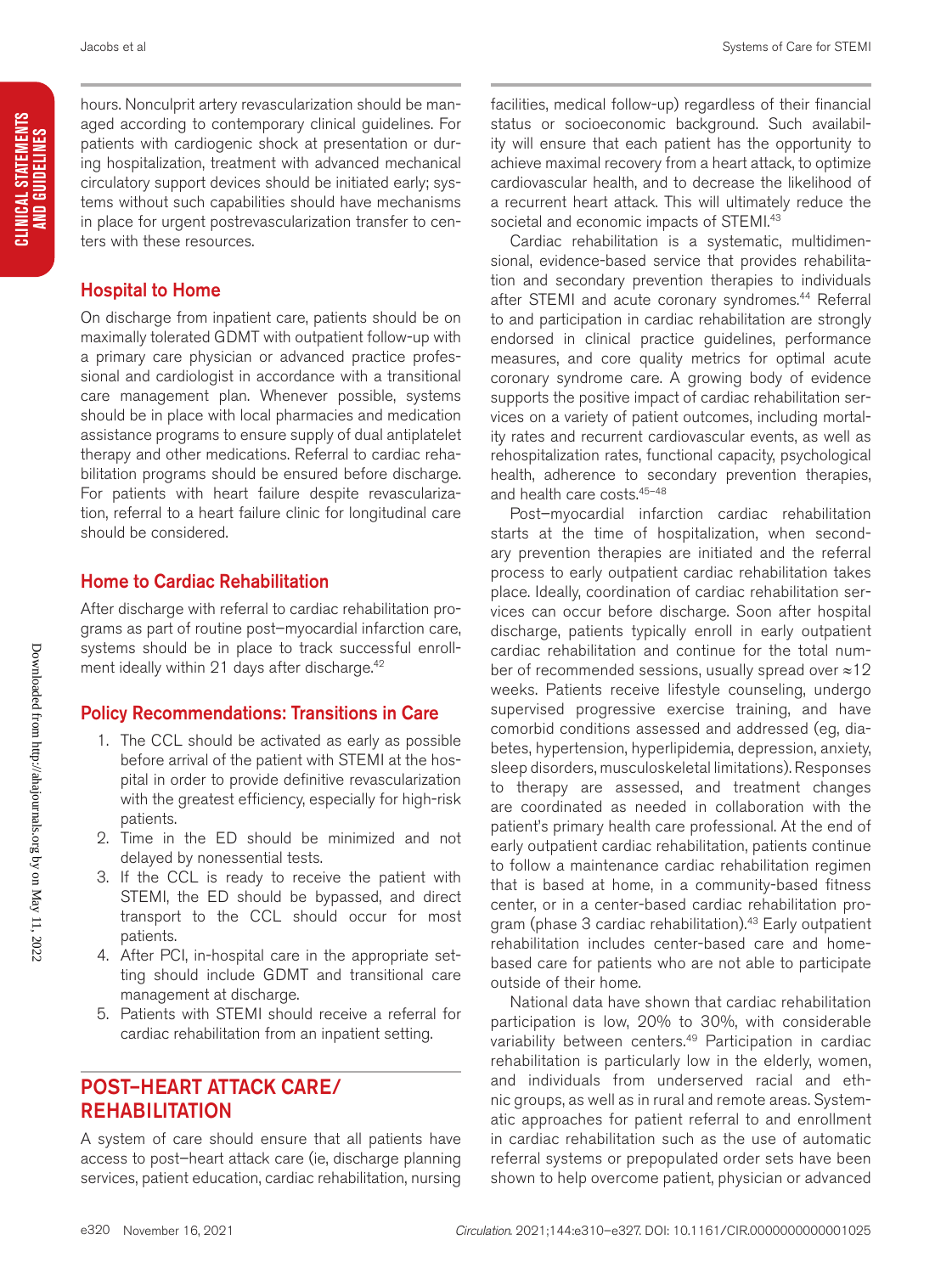CLINICAL STATEMENTS<br>And Guidelines

practice provider, and health system barriers to cardiac rehabilitation and to dramatically improve cardiac rehabilitation participation rates.<sup>43</sup> However, despite the beneficial effects of systematic approaches to improve cardiac rehabilitation participation, the national capacity of cardiac rehabilitation programs appears to be insufficient to provide care to all eligible patients.<sup>50</sup> New methods are being developed and tested to expand cardiac rehabilitation capacity and participation, including home- and community-based approaches, aided by the use of mobile and smartphone technology tools. Performance and quality measures aimed at improving cardiac rehabilitation participation and outcomes have been developed, endorsed, and published by the American College of Cardiology/AHA for appropriate cardiac rehabilitation referral, enrollment, time to enrollment, and adherence.<sup>51</sup>

#### Policy Recommendations

- 1. Guideline-based secondary prevention should be a key component of strategic protocols in STEMI systems.
- 2. Health care systems and practices should implement evidence-based strategies that optimize patient outcomes associated with cardiac rehabilitation referral, early enrollment, and adherence. These strategies should include accountability and quality improvement activities (eg, performance measures).
- 3. Third-party payers should incentivize cardiac rehabilitation participation through coverage and reimbursement policies.

## SPECIAL CONSIDERATIONS

#### **Telemedicine**

Telemedicine encompasses the prehospital transmission of ECGs and other biometrics that are collected by modern monitor defibrillators, as well as the use of applications that leverage the transmitted information from EMS to members of hospital teams that can include the ED, cardiologist, house bed control, and CCL personnel, among others. It can also include telephonic online medical direction by the emergency physician (or advanced practice professional) or the receiving cardiologist. Well-designed systems can convey critical information without significantly increasing the burden on EMS crews. As stated below, the use of these technologies may be incrementally more important in rural and remote environments in which additional resources may need to be accessed. Telemedicine may be used at such facilities to obtain expert consultation for complex management such as the use of "electronic intensive care unit" care.<sup>52</sup>

## Rural Environments

Nineteen percent of the US population lives in rural areas. The term rural typically describes nonmetropolitan areas that are geographically distant from large population centers with a low density of individuals. They are typically served by a single health care setting with limited or modest health care resources that is unlikely to be able to provide PCI. Patients in rural communities face particular challenges in receiving optimal care for STEMI. The odds of untimely access to PCI is significantly higher in rural areas.<sup>46,53</sup> Although the reasons for this finding are multifactorial, systems of care should be created to address and mitigate the individual contributing factors to the extent possible.

Challenges in the rural setting are largely self-evident. In the prehospital setting, EMS crews are often volunteers; ambulance staffing and crew training pose perennial challenges. The providers are less likely to be at the paramedic level, so advanced life support care may not be generally available.

Rural EMS typically encounters a low volume of patients; the paucity of patients managed for STEMI may lead to a lack of familiarity with the protocols. The ability to obtain a field ECG may be constrained by lack of equipment and EMS scope of practice rules that may not permit basic EMS providers with lower certification levels to obtain or transmit an ECG. In addition, rural EMS agencies in general have fewer resources compared with urban systems, so response times are longer as a result of competition for these resources and the distance traveled. Similarly, the distance to the nearest receiving facility may be too far to achieve guideline-recommended metrics.

Rural hospitals face similar challenges in personnel training and expert availability. Not all hospitals will have access to onsite cardiology, and hospitals are unlikely to have access to a CCL. Interfacility transports are more challenging with fewer resources for transport and longer distances involved. This can be hindered by weather and transport restrictions. Recognizing these collective challenges, programs to speed initial assessment, transfer, and treatment can improve the timeliness of PCI.54 Critical access hospitals arose to stem closures of rural hospitals during the 1980s and 1990s. Congress enacted legislation to reduce the financial vulnerability of rural hospitals and thereby ensure access to this service in rural communities. Conditions that critical access hospitals have to meet include <25 beds, location >35 miles from another hospital (exceptions exist), and full-time emergency services with staff either onsite or available with a 30-minute callback.<sup>55</sup> Frontier areas are allowed a longer response time. Despite the support, critical access hospitals continue to show attrition.

There are additional challenges to timely STEMI care. Critical access hospitals may not stock fibrinolytic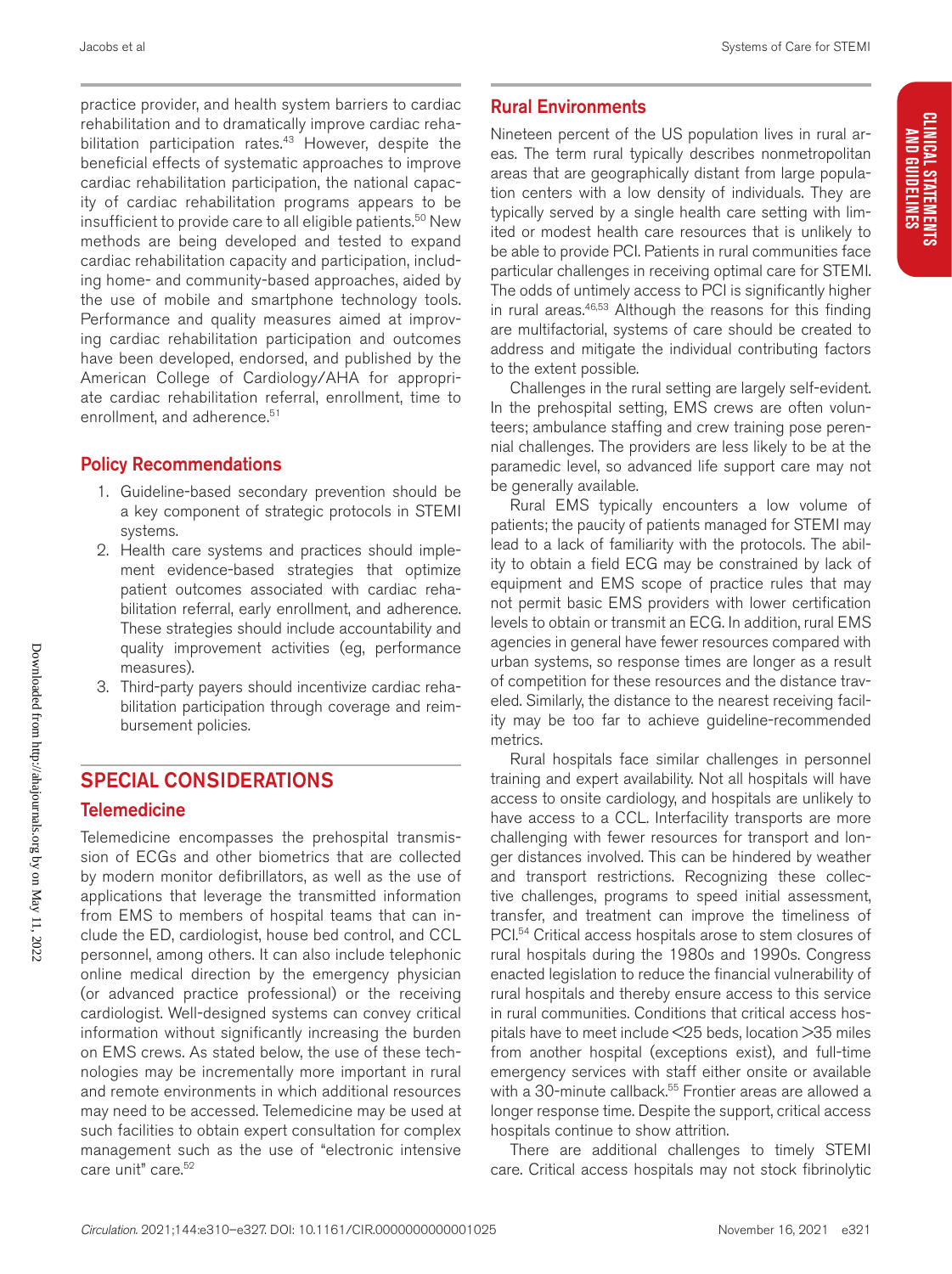therapy because of the expense, inconvenience of refrigerated storage, and infrequent use. The prehospital use of fibrinolytic therapy has been studied and demonstrated to be safe and effective through remote reading of the 12-lead ECG and online medical direction, as well as offline use prescribed by explicit protocols, particularly in air medical settings. However, prehospital use of fibrinolytic therapy is not recommended in guidelines. Furthermore, adjunctive therapy with clopidogrel, heparin, and aspirin needs to be emphasized for success of any fibrinolytic revascularization strategy. In the absence of physicians or advanced practice professionals, nurses or other allied health personnel should be able to administer these drugs with proper oversight by telephone or telemedicine consultation.

Many transportation factors (type, time, distance, weather) determine how rapidly the patient's care can be transitioned to a higher level of care. The distance to the next level of care may dictate ground versus air transport. Some EMS systems may not have sufficient staffing or qualified staffing to safely provide ground transport despite what may seem to be favorable ground distances, especially when this may take limited local EMS out of service during transport. Weather and flight rules (day/ night) and access to rotor-wing versus fixed-wing aircraft will affect potential transfer times. Systems must be encouraged to establish memoranda of agreement with flight services and receiving facilities; to preplan for various scenarios involving permutations of weather, EMS or air medical transport availability, and staffing; and to attempt to create decision trees to address these issues.

#### Policy Recommendations: Special **Considerations**

- 1. Telemedicine services should be considered and developed when appropriate to expedite the provision of timely primary PCI.
- 2. Rural hospitals should collaborate with regional STEMI receiving centers for access to best practice, emergency expertise (telemedicine), PCI services, and advanced care settings (intensive care units).
- 3. Rural hospitals should work with area stakeholders to develop prehospital response and triage protocols, incorporating local hospital and potential air medical transport.
- 4. Rural hospitals should develop ED-based treatment protocols for rapid assessment for fibrinolytic therapy administration and consideration of transfer for PCI based on mutually developed protocols with the PCI receiving center.
- 5. Regional stakeholders should establish rapid interfacility transport mechanisms for patients requiring PCI or a higher level of acute care.
- 6. Rural hospitals should participate in institutional and regional multidisciplinary quality improvement programs.
- 7. Regional tertiary care centers should provide feedback to and assist in process improvement with the rural hospitals in their region for all patients transferred for a higher level of care.

# FINANCIAL CONSIDERATIONS

The financial ramifications to hospitals and EMS systems when the reimbursement structure is not balanced are significant. If a referring hospital does not receive adequate reimbursement for the services it renders and all the funds go to the receiving center, then the incentives are not aligned.

For the system of care to function smoothly, all of the components should be assured that their services can be recognized. For example, if the EMS system is not remunerated for the performance of the 12-lead ECG in the field, it has less incentive to bring that technology to the community.

Within a system of care, protocols and standard policies allow the close tracking of outcomes and provide excellent quality dashboards against which the components can be measured. This allows reimbursement to be tied to performance and provides a forum for public reporting.

In addition, it is important for third-party payers and government agencies to recognize that significant funding is warranted in light of the quality improvements, that is, a 30% reduction in mortality attributable to cardiovascular disease in the United States in the past 10 years. This payment policy could be a global payment for services that recognizes the roles of each of the components of the system of care. The hope is that this will incentivize those institutions to invest in the services to care for their community of patients.

A good example is the development of cardiac rehabilitation programs in the referring hospitals to support patients after discharge. Cardiac rehabilitation improves outcomes and reduces readmissions while reducing long-term expenditures.<sup>56</sup> Support of reimbursement will aid in the dissemination of these services close to the communities where these patients reside.

## Policy Recommendation: Financial **Considerations**

1. There should be support for the global reimbursement of the system of care for the patients with STEMI with recognition of each of the components, including referring hospital, receiving center, EMS transport and transfer, and ancillary services.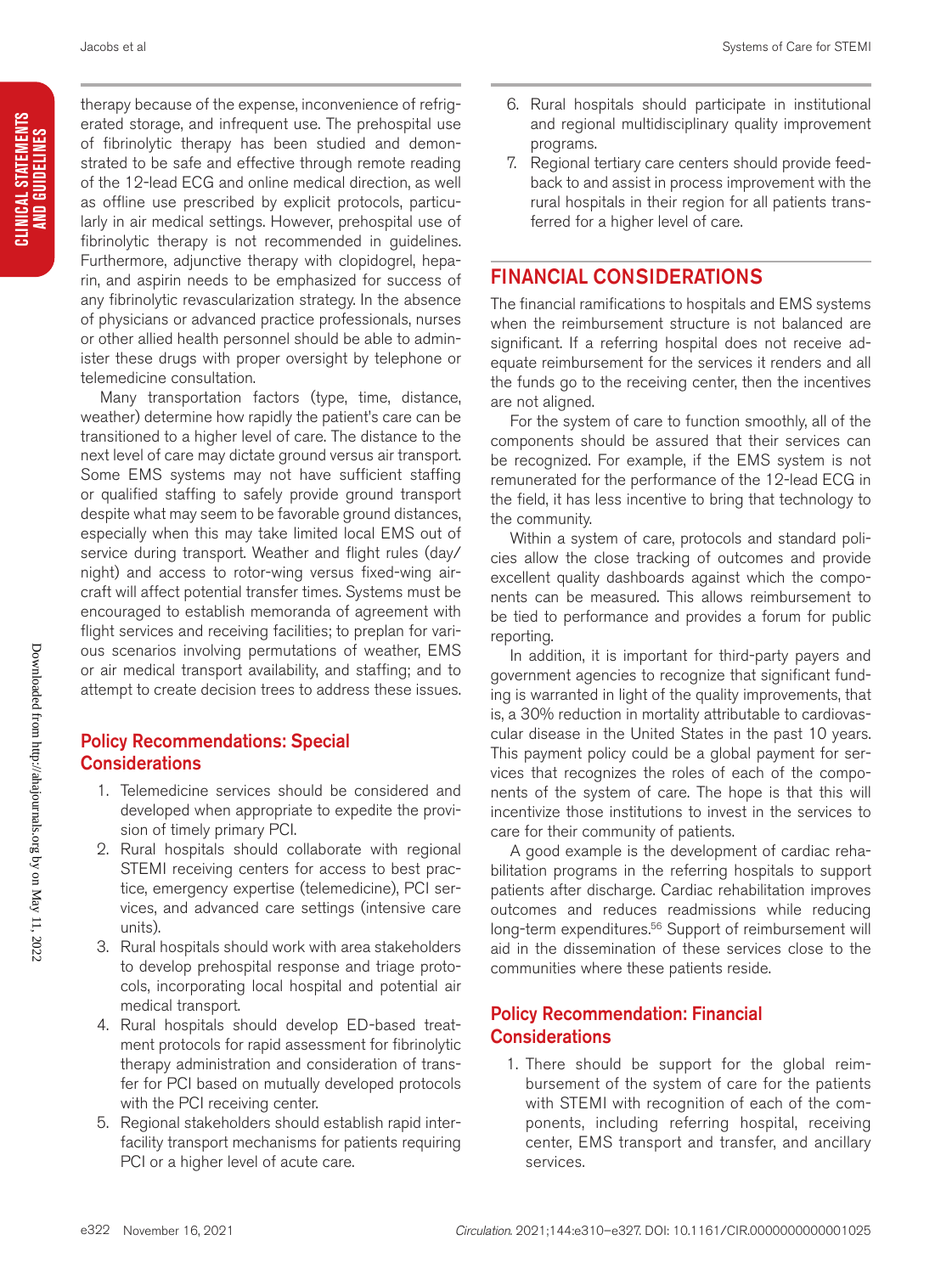# CLINICAL STATEMENTS<br>And Guidelines **CLINICAL STATEMENTS AND GUIDELINES**

### COMPREHENSIVE CARDIAC CENTERS

Comprehensive cardiac center certification enhances cardiovascular patient care, seeking to improve outcomes and quality of life for patients. Centers deliver care and treatment to the cardiovascular patient population, along with risk factor identification and disease prevention strategies.

The comprehensive cardiac centers should have a robust cardiovascular program that focuses on the triage, risk stratification, management, and postacute care of patients with cardiovascular conditions, including acute coronary syndromes (STEMI, non-STEMI, and unstable angina), OHCA, cardiogenic shock, dysrhythmias, valve disease, and heart failure. Comprehensive cardiac centers also should ensure access to all treatment modalities and therapies for Level I STEMI receiving centers (Table 4). Enhanced communications provide for consultation, referral, and transfer arrangements from the ED visit to diagnosis, treatment, and follow-up and through outpatient and transitions of care.

Comprehensive cardiac centers rely on an integrated systems of care approach, streamlining care across the cardiovascular service lines, zeroing in on disparities in care delivery, focusing on areas for quality improvement, and emphasizing the importance of taking a population health perspective that expands above and beyond a STEMI system of care as a cardiovascular system of care.

Certified hospitals are concerned with outcomes of the cardiovascular patient population and therefore measure key indicators in 9 specific domains in the continuum of care: acute myocardial infarction; STEMI; PCI; diagnostic cardiac catheterization procedures; coronary artery bypass grafting; valve replacement or repair; implantable cardioverter defibrillator procedures; heart failure; and cardiac rehabilitation. Centers identify and establish hospital-specific goals, set clinical priorities, and develop quality improvement programs that define and measure specific outcomes of care. Certified comprehensive cardiac centers are STEMI receiving centers that also provide complex cardiovascular care and additional cardiovascular interventions. Thus, comprehensive cardiac centers should meet all the requirements of a CHAC.

#### IDEAL FUTURE STATE

Moving forward, continued implementation of systems of care for STEMI, cardiogenic shock, stroke, OHCA, and aortic dissection, among other time-sensitive cardiovascular disorders, should be pursued with ongoing commitment to improve the quality of care and outcomes for all patients with cardiovascular emergencies. Avoiding patient delay after the onset of recognized symptoms, accessing 9-1-1, following EMS destination protocols and prehospital cardiac CCL activation, using 9-1-1 when interhospital transport is necessary, and bypassing the ED when appropriate will achieve these goals. Breaking down silos within a region where EMS, referring hospitals, and receiving centers work together to provide guideline-directed, evidence-based therapies across the continuum of care that includes secondary prevention should be supported and fostered by continuously monitoring quality metrics and outcomes.

## IMPLICATIONS OF THE COVID-19 PANDEMIC

The COVID-19 pandemic has imposed unprecedented disruptions in our health care system in the United States and across the world, affecting even the most advanced systems of care. With the utmost goal of maintaining patient and health care worker safety, inherent delays are expected related to patient screening and testing, donning of appropriate personal protection equipment, ambulance decontamination and restocking, triage protocols at hospital arrival, and new CCL preparations/readiness.

Moreover, there has been concern about the reported decrease in the number of patients with STEMI (and stroke) presenting to hospitals by either EMS or selftransport.57 Perhaps now more than ever, systems of care are critically important to ensure that patients with STEMI, cardiogenic shock, OHCA, or stroke continue to receive lifesaving treatments. There should be added emphasis on advising patients to call 9-1-1 at the onset of symptoms to help offset the necessary delay to definitive treatment. Patients must be reassured that appropriate precautions have been implemented by EMS and hospitals to protect them and health care workers from COVID-19 infection.

PCI should remain the primary and preferred reperfusion strategy for patients with classic STEMI on the basis of superior outcomes with PCI compared with fibrinolytic therapy.58

Regionalized care that facilitates sharing best practices, necessary resources, data, and experiences and decreasing barriers to care will fuel a bold response to what is hoped will be a once-in-a-lifetime challenge. Moreover, the lessons learned from the COVID-19 pandemic will result in the identification of innovative collaborative approaches to improve care. Only then will we be prepared to maintain evidence-based cardiac care and the tenets of our collective systems of care success as COVID-19 waxes and wanes in the coming months.<sup>58</sup>

#### ARTICLE INFORMATION

The American Heart Association makes every effort to avoid any actual or potential conflicts of interest that may arise as a result of an outside relationship or a personal, professional, or business interest of a member of the writing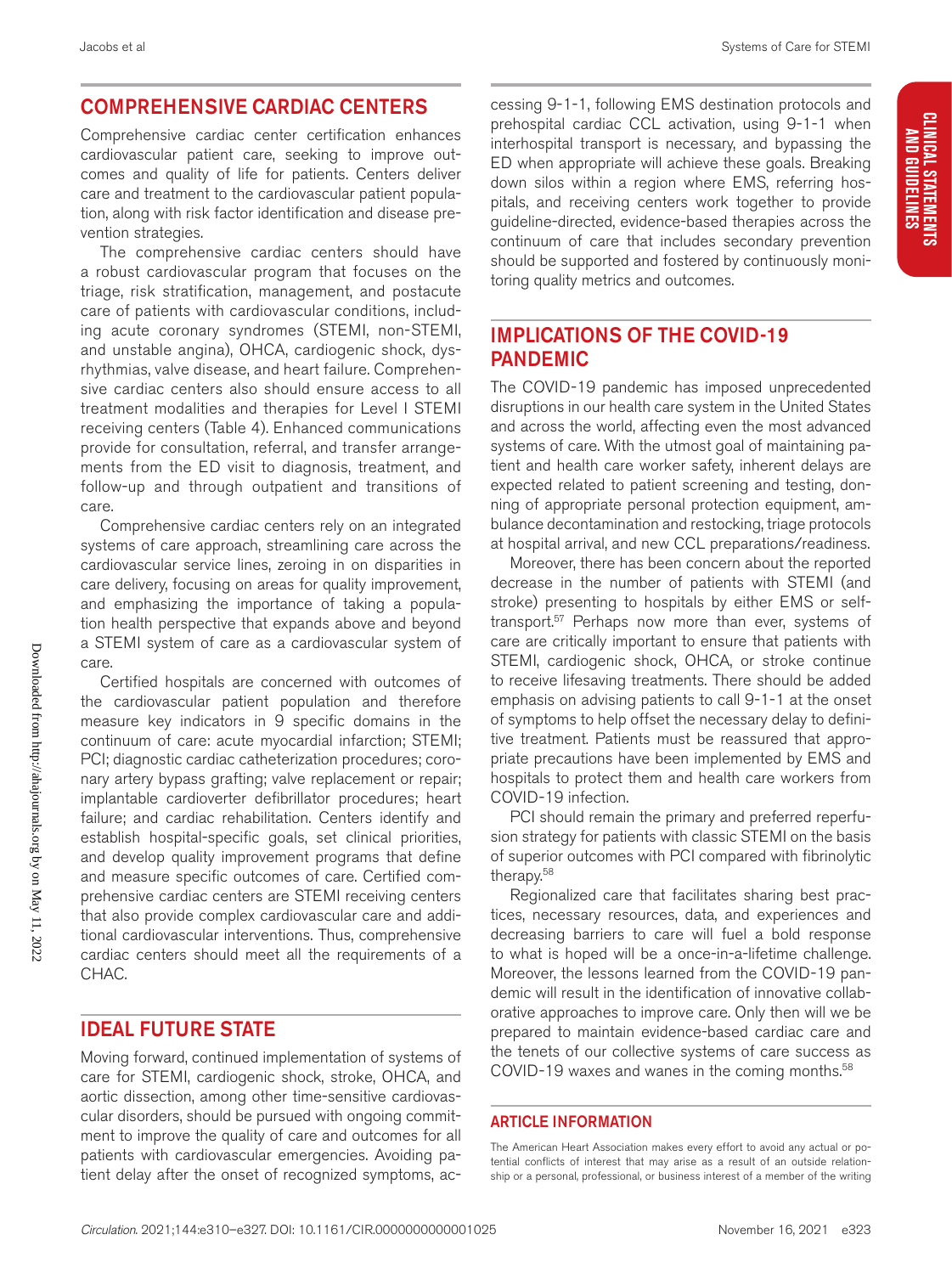panel. Specifically, all members of the writing group are required to complete and submit a Disclosure Questionnaire showing all such relationships that might be perceived as real or potential conflicts of interest.

This statement was approved by the American Heart Association Advocacy Coordinating Committee on May 24, 2021, and the American Heart Association Executive Committee on May 24, 2021. A copy of the document is available at https://professional.heart.org/statements by using either "Search for Guidelines & Statements" or the "Browse by Topic" area. To purchase additional reprints, call 215-356-2721 or email Meredith.Edelman@wolterskluwer.com

The American Heart Association requests that this document be cited as follows: Jacobs AK, Ali MJ, Best PJ, Bieniarz MC, Bufalino VJ, French WJ, Henry TD, Hollowell L, Jauch EC, Kurz MC, Levy M, Patel P, Spier T, Stone RH, Tataris KL, Thomas RJ, Zègre-Hemsey JK; on behalf of the American Heart Association Advocacy Coordinating Committee. Systems of care for ST-segment–elevation

myocardial infarction: a policy statement from the American Heart Association. *Circulation.* 2021;144:e310–e327. doi: 10.1161/CIR.0000000000001025

The expert peer review of AHA-commissioned documents (eg, scientific statements, clinical practice guidelines, systematic reviews) is conducted by the AHA Office of Science Operations. For more on AHA statements and guidelines development, visit https://professional.heart.org/statements. Select the "Guidelines & Statements" drop-down menu, then click "Publication Development."

Permissions: Multiple copies, modification, alteration, enhancement, and/or distribution of this document are not permitted without the express permission of the American Heart Association. Instructions for obtaining permission are located at https://www.heart.org/permissions. A link to the "Copyright Permissions Request Form" appears in the second paragraph (https://www.heart.org/en/aboutus/statements-and-policies/copyright-request-form).

#### **Disclosures**

#### **Writing Group Disclosures**

| <b>Writing group</b><br>member | Employment                                                                            | <b>Research grant</b>                                      | Other<br>research<br>support | Speakers'<br>bureau/<br>honoraria | <b>Expert</b><br>witness               | Ownership<br>interest | Consultant/<br>advisory board                                                          | Other      |
|--------------------------------|---------------------------------------------------------------------------------------|------------------------------------------------------------|------------------------------|-----------------------------------|----------------------------------------|-----------------------|----------------------------------------------------------------------------------------|------------|
| Alice K. Jacobs                | <b>Boston Medical Center</b>                                                          | None                                                       | None                         | None                              | None                                   | None                  | None                                                                                   | None       |
| Murtuza J. Ali                 | Louisiana State University<br>School of Medicine                                      | None                                                       | None                         | None                              | None                                   | None                  | None                                                                                   | None       |
| Patricia J. Best               | Mayo Clinic                                                                           | None                                                       | None                         | None                              | None                                   | None                  | None                                                                                   | None       |
| Mark C. Bieniarz               | New Mexico Heart Institute                                                            | None                                                       | None                         | None                              | None                                   | None                  | None                                                                                   | None       |
| Vincent J. Bufalino            | Advocate Healthcare                                                                   | None                                                       | None                         | None                              | None                                   | None                  | None                                                                                   | None       |
| William J. French              | Harbor-UCLA Medical Center                                                            | None                                                       | None                         | None                              | None                                   | None                  | None                                                                                   | None       |
| Timothy D. Henry               | Carl and Edyth Lindner Center<br>for Research and Education at<br>The Christ Hospital | None                                                       | None                         | None                              | None                                   | None                  | NeoVasc*; XyloCor*                                                                     | None       |
| Lori Hollowell                 | American Heart Association                                                            | <b>TBD</b>                                                 | <b>TBD</b>                   | <b>TBD</b>                        | <b>TBD</b>                             | <b>TBD</b>            | <b>TBD</b>                                                                             | <b>TBD</b> |
| Edward C. Jauch                | Mission Health System                                                                 | None                                                       | None                         | None                              | None                                   | None                  | None                                                                                   | None       |
| Michael C. Kurz                | University of Alabama at Bir-<br>mingham                                              | NIHt; SCCMt;<br>EMP/ACEPt; Zoll<br>Foundation <sup>+</sup> | None                         | Zoll Medical<br>$Corp*$           | None                                   | Rapid Oxy-<br>gen Cot | None                                                                                   | None       |
| Michael Levy                   | Anchorage Fire Department                                                             | None                                                       | None                         | None                              | US De-<br>partment<br>of Jus-<br>tice* | None                  | <b>Stryker Emergency</b><br>$Care*$                                                    | None       |
| Puja Patel                     | American Heart Association                                                            | <b>TBD</b>                                                 | <b>TBD</b>                   | <b>TBD</b>                        | <b>TBD</b>                             | <b>TBD</b>            | <b>TBD</b>                                                                             | <b>TBD</b> |
| <b>Travis Spier</b>            | Sanford Health                                                                        | None                                                       | None                         | None                              | None                                   | None                  | Education consul-<br>tant, EZIO Teleflex/<br>Arrow*; education<br>consultant, Stryker* | None       |
| R. Harper Stone                | Jackson Heart Clinic                                                                  | None                                                       | None                         | <b>Bristol-Meyers</b><br>Squibb*  | None                                   | None                  | None                                                                                   | None       |
| Katie L. Tataris               | University of Chicago Medicine                                                        | None                                                       | None                         | None                              | None                                   | None                  | None                                                                                   | None       |
| Randal J. Thomas               | Mayo Clinic                                                                           | None                                                       | None                         | None                              | None                                   | None                  | None                                                                                   | None       |
| Jessica K. Zègre-<br>Hemsey    | UNC Chapel Hill School of<br>Nursing                                                  | $NIH*$                                                     | None                         | None                              | None                                   | None                  | None                                                                                   | None       |

This table represents the relationships of writing group members that may be perceived as actual or reasonably perceived conflicts of interest as reported on the Disclosure Questionnaire, which all members of the writing group are required to complete and submit. A relationship is considered to be "significant" if (a) the person receives \$10000 or more during any 12-month period, or 5% or more of the person's gross income; or (b) the person owns 5% or more of the voting stock or share of the entity, or owns \$10000 or more of the fair market value of the entity. A relationship is considered to be "modest" if it is less than "significant" under the preceding definition.

\*Modest.

†Significant.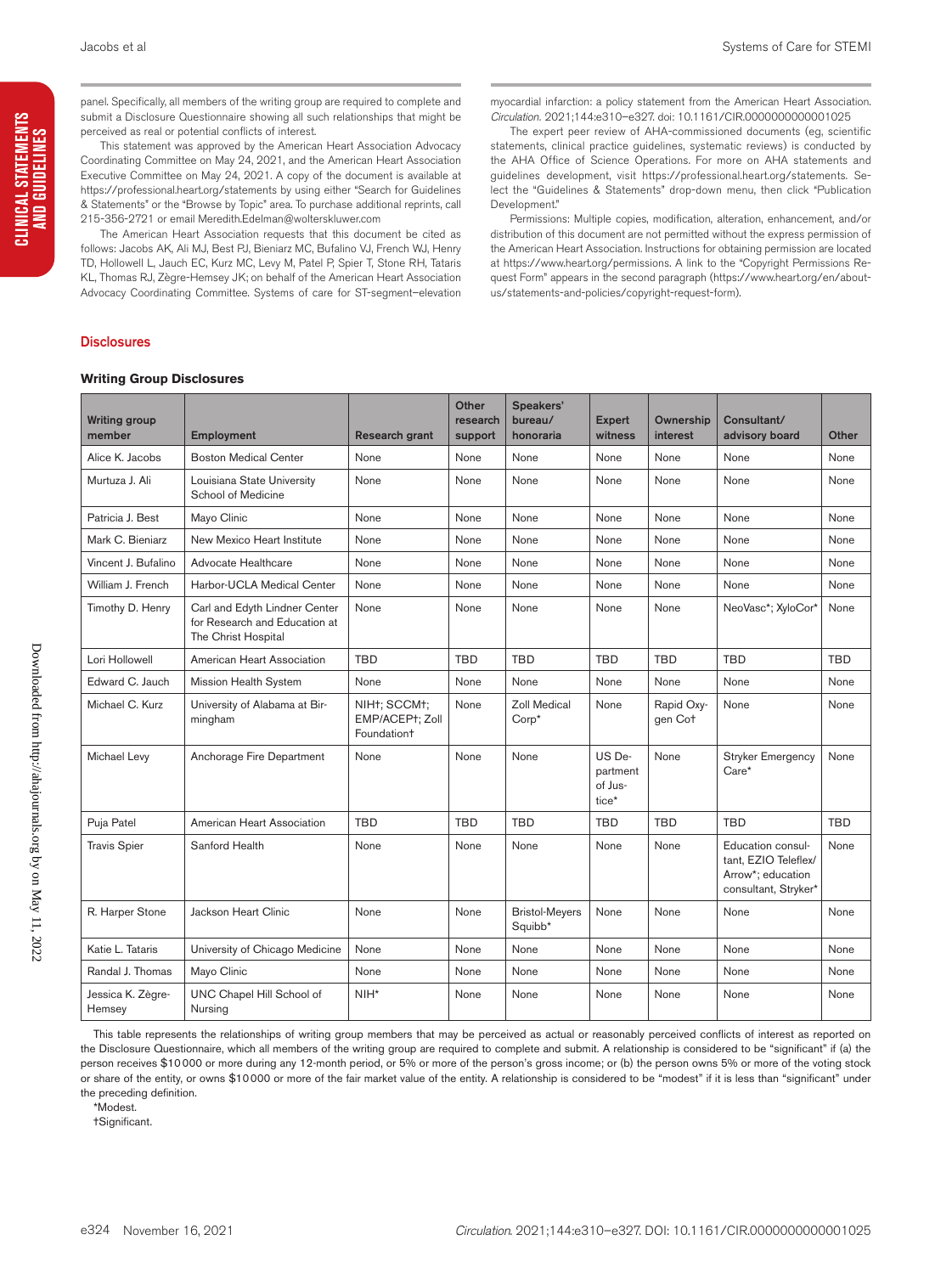#### **Reviewer Disclosures**

| <b>Reviewer</b> | Employment                      | Research<br>grant | Other research<br>support | Speakers'<br>bureau/<br>honoraria | <b>Expert</b><br>witness | Ownership<br>interest | Consultant/<br>advisory<br>board | Other |
|-----------------|---------------------------------|-------------------|---------------------------|-----------------------------------|--------------------------|-----------------------|----------------------------------|-------|
| Leslie L. Davis | University of North<br>Carolina | None              | None                      | None                              | None                     | None                  | None                             | None  |
| Ankur Kalra     | Cleveland Clinic                | None              | None                      | None                              | None                     | None                  | None                             | None  |
| William O'Neill | Henry Ford Medical<br>Center    | None              | None                      | None                              | None                     | None                  | None                             | None  |

This table represents the relationships of reviewers that may be perceived as actual or reasonably perceived conflicts of interest as reported on the Disclosure Questionnaire, which all reviewers are required to complete and submit. A relationship is considered to be "significant" if (a) the person receives \$10000 or more during any 12-month period, or 5% or more of the person's gross income; or (b) the person owns 5% or more of the voting stock or share of the entity, or owns \$10000 or more of the fair market value of the entity. A relationship is considered to be "modest" if it is less than "significant" under the preceding definition.

#### REFERENCES

- 1. Jacobs AK, Antman EM, Faxon DP, Gregory T, Solis P. Development of systems of care for ST-elevation myocardial infarction patients: executive summary. *Circulation.* 2007;116:217–230. doi: 10.1161/CIRCULATIONAHA.107.184043
- 2. Jacobs AK, Antman EM, Ellrodt G, Faxon DP, Gregory T, Mensah GA, Moyer P, Ornato J, Peterson ED, Sadwin L, et al; American Heart Association's Acute Myocardial Infarction Advisory Working Group. Recommendation to develop strategies to increase the number of ST-segment-elevation myocardial infarction patients with timely access to primary percutaneous coronary intervention. *Circulation.* 2006;113:2152–2163. doi: 10.1161/CIRCULATIONAHA.106.174477
- 3. Higashida R, Alberts MJ, Alexander DN, Crocco TJ, Demaerschalk BM, Derdeyn CP, Goldstein LB, Jauch EC, Mayer SA, Meltzer NM, et al; on behalf of the American Heart Association Advocacy Coordinating Committee. Interactions within stroke systems of care: a policy statement from the American Heart Association/American Stroke Association. *Stroke.* 2013;44:2961–2984. doi: 10.1161/STR.0b013e3182a6d2b2
- 4. Nichol G, Aufderheide TP, Eigel B, Neumar RW, Lurie KG, Bufalino VJ, Callaway CW, Menon V, Bass RR, Abella BS, et al; on behalf of the American Heart Association Emergency Cardiovascular Care Committee; Council on Arteriosclerosis, Thrombosis, and Vascular Biology; Council on Cardiopulmonary, Critical Care, Perioperative and Resuscitation; Council on Cardiovascular Nursing; Council on Clinical Cardiology; Advocacy Committee; Council on Quality of Care and Outcomes Research. Regional systems of care for out-of-hospital cardiac arrest: a policy statement from the American Heart Association [published correction appears in *Circulation*. 2010;122:e439]. *Circulation.* 2010;121:709–729. doi: 10.1161/CIR.0b013e3181cdb7db
- 5. Graham KJ, Strauss CE, Boland LL, Mooney MR, Harris KM, Unger BT, Tretinyak AS, Satterlee PA, Larson DM, Burke MN, et al. Has the time come for a national cardiovascular emergency care system? *Circulation.* 2012;125:2035–2044. doi: 10.1161/CIRCULATIONAHA.111.084509
- 6. American Heart Association. Mission: Lifeline report. 2019. Accessed February 15, 2021. https://www.heart.org/en/professional/quality-improvement/ get-with-the-guidelines/get-with-the-guidelines-coronary-artery-disease
- 7. Granger CB, Bates ER, Jollis JG, Antman EM, Nichol G, O'Connor RE, Gregory T, Roettig ML, Peng SA, Ellrodt G, et al. Improving care of STEMI in the United States 2008 to 2012. *J Am Heart Assoc.* 2019;8:e008096. doi: 10.1161/JAHA.118.008096
- 8. van Diepen S, Katz JN, Albert NM, Henry TD, Jacobs AK, Kapur NK, Kilic A, Menon V, Ohman EM, Sweitzer NK, et al; on behalf of the American Heart Association Council on Clinical Cardiology; Council on Cardiovascular and Stroke Nursing; Council on Quality of Care and Outcomes Research; and Mission: Lifeline. Contemporary management of cardiogenic shock: a scientific statement from the American Heart Association. *Circulation.* 2017;136:e232–e268. doi: 10.1161/CIR.0000000000000525
- 9. Henry TD, Tomey MI, Tamis-Holland JE, Thiele H, Rao SV, Menon V, Klein DG, Naka Y, Piña IL, Kapur NK, et al; on behalf of the American Heart Association Interventional Cardiovascular Care Committee of the Council on Clinical Cardiology; Council on Arteriosclerosis, Thrombosis and Vascular Biology; and Council on Cardiovascular and Stroke Nursing. Invasive management of acute myocardial infarction complicated by cardiogenic shock: a scientific statement from the American Heart Association. *Circulation.* 2021;143:e815–e829. doi: 10.1161/CIR.0000000000000959
- 10. Lofti A, Klein LW, Hira RS, Mallidi J, Mehran R, Messenger JC, Pinto DS, Mooney MR, Rab T, Yannopoulos D, et al. SCAI expert consensus on out-of-

hospital cardiac arrest. *Catheter Cardiovasc Interv*. 2020;96:844–861. doi: 10.1002/ccd.28990

- 11. Mathews R, Peterson ED, Li S, Roe MT, Glickman SW, Wiviott SD, Saucedo JF, Antman EM, Jacobs AK, Wang TY. Use of emergency medical service transport among patients with ST-segment-elevation myocardial infarction: findings from the National Cardiovascular Data Registry Acute Coronary Treatment Intervention Outcomes Network Registry–Get With The Guidelines. *Circulation.* 2011;124:154–163. doi: 10.1161/CIRCULATIONAHA.110.002345
- 12. Champagne-Langabeer T, Kim J, Bower JK, Gardner A, Fowler R, Langabeer JR 2nd. Obesity, treatment times, and cardiovascular outcomes after STelevation myocardial Infarction: findings from Mission: Lifeline, North Texas. *J Am Heart Assoc*. 2017;6:e005827. doi: 10.1161/JAHA.117.005827
- 13. American Heart Association. Don't Die of Doubt. 2020. Accessed February 15, 2021. https://www.heart.org/en/health-topics/dont-die-of-doubt
- 14. Society for Cardiovascular Angiography and Intervention. Seconds Still Count patient awareness campaign. 2020. Accessed February 15, 2021. https:// scai.org/seconds-still-count-patient-awareness-campaign#:~:text=A%20 national%20awareness%20campaign%20launched,to%20seek%20immediate%20medical%20treatment
- 15. Hoschar S, Albarqouni L, Ladwig KH. A systematic review of educational interventions aiming to reduce prehospital delay in patients with acute coronary syndrome. *Open Heart.* 2020;7:e001175. doi: 10.1136/openhrt-2019-001175
- 16. Cushman M, Shay CM, Howard VJ, Jiménez MC, Lewey J, McSweeney JC, Newby LK, Poudel R, Reynolds HR, Rexrode KM, et al; on behalf of the American Heart Association. Ten-year differences in women's awareness related to coronary heart disease: results of the 2019 American Heart Association National Survey: a special report from the American Heart Association. *Circulation.* 2021;143:e239–e248. doi: 10.1161/CIR.0000000000000907
- 17. Newell M, Browning JA, Larson DM, Henry TD. Optimizing door-to-balloon times: a useful measure of STEMI for hospitals of all levels. *Cardiac Interventions Today*. 2008;2:32–35.
- 18. O'Gara PT, Kushner FG, Ascheim DD, Casey DE Jr, Chung MK, de Lemos JA, Ettinger SM, Fang JC, Fesmire FM, Franklin BA, et al; American College of Cardiology Foundation/American Heart Association Task Force on Practice Guidelines. 2013 ACCF/AHA guideline for the management of ST-elevation myocardial infarction: a report of the American College of Cardiology Foundation/American Heart Association Task Force on Practice Guidelines [published correction appears in *Circulation*. 2013;128:e481]. *Circulation.* 2013;127:e362–e425. doi: 10.1161/CIR.0b013e3182742cf6
- 19. Zègre-Hemsey J, Sommargren CE, Drew BJ. Initial ECG acquisition within 10 minutes of arrival at the emergency department in persons with chest pain: time and gender differences. *J Emerg Nurs.* 2011;37:109–112. doi: 10.1016/j.jen.2009.11.004
- 20. Wei J, Mehta PK, Grey E, Garberich RF, Hauser R, Bairey Merz CN, Henry TD. Sex-based differences in quality of care and outcomes in a health system using a standardized STEMI protocol. *Am Heart J.* 2017;191:30–36. doi: 10.1016/j.ahj.2017.06.005
- 21. Lavery T, Greenslade JH, Parsonage WA, Hawkins T, Dalton E, Hammett C, Cullen L. Factors influencing choice of pre-hospital transportation of patients with potential acute coronary syndrome: an observational study. *Emerg Med Australas.* 2017;29:210–216. doi: 10.1111/1742-6723.12735
- 22. Federal Communications Commission. 911 and E911 Services. 2019. Accessed May 21, 2021. https://www.fcc.gov/general/9-1-1-and-e9-1-1-services
- 23. Jollis JG, Al-Khalidi HR, Roettig ML, Berger PB, Corbett CC, Dauerman HL, Fordyce CB, Fox K, Garvey JL, Gregory T, et al; Mission: Lifeline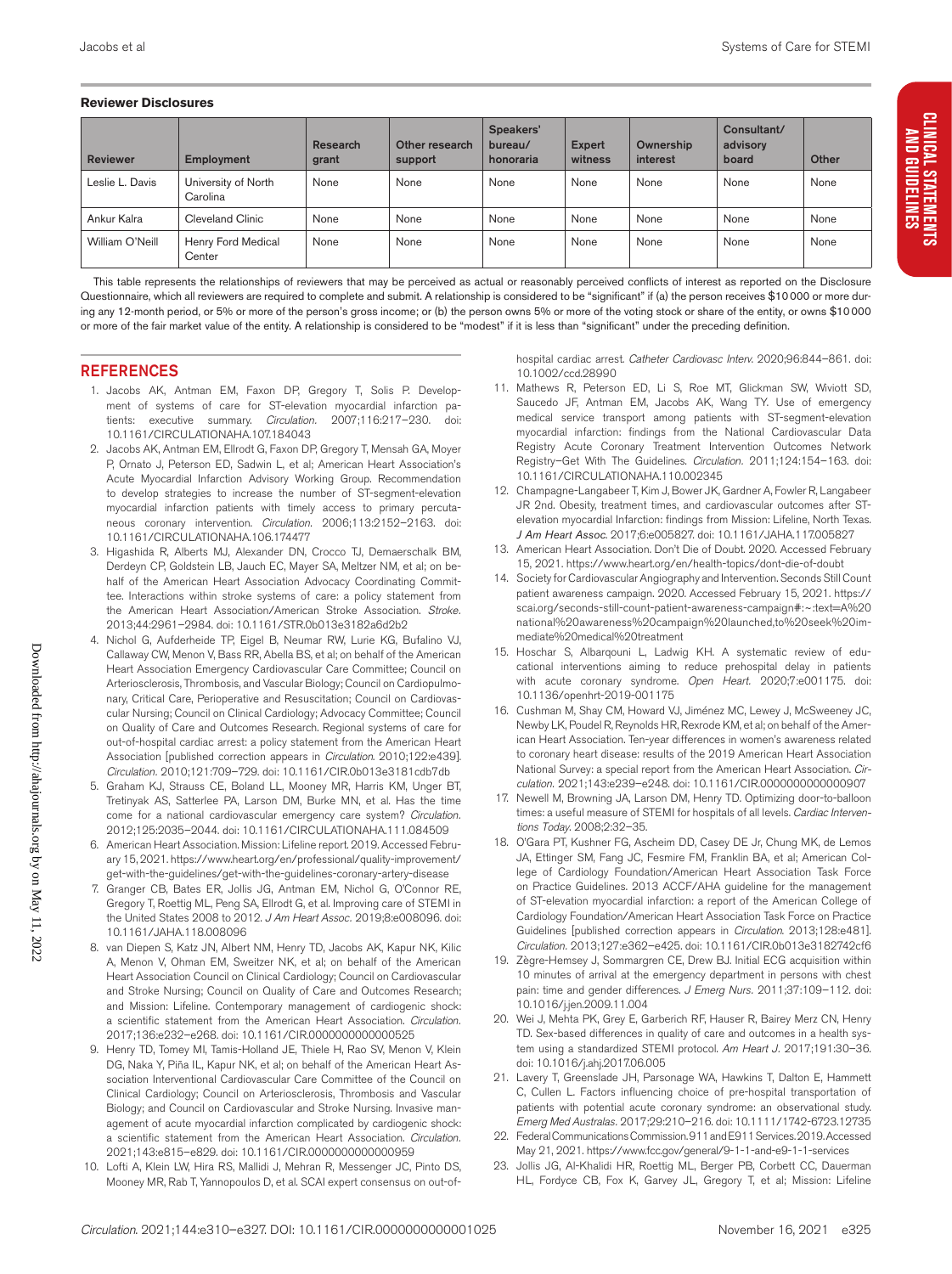CLINICAL STATEMENTS<br>And Guidelines **CLINICAL STATEMENTS AND GUIDELINES**

STEMI Systems Accelerator Project. Regional Systems of Care Demonstration Project: American Heart Association Mission: Lifeline STEMI Systems Accelerator. *Circulation*. 2016;134:365–374. doi: 10.1161/CIRCULATIONAHA.115.019474

- 24. Ting HH, Krumholz HM, Bradley EH, Cone DC, Curtis JP, Drew BJ, Field JM, French WJ, Gibler WB, Goff DC, et al; American Heart Association Interdisciplinary Council on Quality of Care and Outcomes Research, Emergency Cardiovascular Care Committee; American Heart Association Council on Cardiovascular Nursing; American Heart Association Council on Clinical Cardiology. Implementation and integration of prehospital ECGs into systems of care for acute coronary syndrome: a scientific statement from the American Heart Association Interdisciplinary Council on Quality of Care and Outcomes Research, Emergency Cardiovascular Care Committee, Council on Cardiovascular Nursing, and Council on Clinical Cardiology. *Circulation*. 2008;118:1066–1079. doi: 10.1161/CIRCULATIONAHA. 108.190402
- 25. Camp-Rogers T, Dante S, Kontos MC, Roberts CS, Kreisa L, Kurz MC. The impact of prehospital activation of the cardiac catheterization team on time to treatment for patients presenting with ST-segment-elevation myocardial infarction. *Am J Emerg Med.* 2011;29:1117–1124. doi: 10.1016/j.ajem.2010.08.005
- 26. National EMS Scope of Practice Model. 2019. National Association of State EMS Officials. National EMS Scope of Practice Model 2019 (Report No. DOT HS 812-666). Washington, DC: National Highway Traffic Safety Administration.
- 27. Kontos MC, Gunderson MR, Zegre-Hemsey JK, Lange DC, French WJ, Henry TD, McCarthy JJ, Corbett C, Jacobs AK, Jollis JG, et al. Prehospital activation of hospital resources (PreAct) ST-segment-elevation myocardial infarction (STEMI): a standardized approach to prehospital activation and direct to the catheterization laboratory for STEMI recommendations from the American Heart Association's Mission: Lifeline Program. *J Am Heart Assoc.* 2020;9:e011963. doi: 10.1161/JAHA.119.011963
- 28. Kobayashi A, Misumida N, Aoi S, Steinberg E, Kearney K, Fox JT, Kanei Y. STEMI notification by EMS predicts shorter door-to-balloon time and smaller infarct size. *Am J Emerg Med.* 2016;34:1610–1613. doi: 10.1016/j.ajem.2016.06.022
- 29. Kragholm K, Lu D, Chiswell K, Al-Khalidi HR, Roettig ML, Roe M, Jollis J, Granger CB. Improvement in care and outcomes for emergency medical service-transported patients with ST-elevation myocardial infarction (STEMI) with and without prehospital cardiac arrest: a Mission: Lifeline STEMI Accelerator study. *J Am Heart Assoc.* 2017;6:e005717. doi: 10.1161/JAHA.117.005717
- 30. Lambert LJ, Brown KA, Boothroyd LJ, Segal E, Maire S, Kouz S, Ross D, Harvey R, Rinfret S, Xiao Y, et al. Transfer of patients with ST-elevation myocardial infarction for primary percutaneous coronary intervention: a province-wide evaluation of "door-in to door-out" delays at the first hospital. *Circulation.* 2014;129:2653–2660. doi: 10.1161/ CIRCULATIONAHA.113.007130
- 31. Eckstein M, Koenig W, Kaji A, Tadeo R. Implementation of specialty centers for patients with ST-segment elevation myocardial infarction: the Los Angeles STEMI receiving center project. *Prehosp Emerg Care*. 2009;13:215– 222.
- 32. Bradley EH, Herrin J, Wang Y, Barton BA, Webster TR, Mattera JA, Roumanis SA, Curtis JP, Nallamothu BK, Magid DJ, et al. Strategies for reducing the door-to-balloon time in acute myocardial infarction. *N Engl J Med.* 2006;355:2308–2320. doi: 10.1056/NEJMsa063117
- 33. Rokos IC, French WJ, Koenig WJ, Stratton SJ, Nighswonger B, Strunk B, Jewell J, Mahmud E, Dunford JV, Hokanson J, et al. Integration of prehospital electrocardiograms and ST-elevation myocardial infarction receiving center (SRC) networks: impact on door-to-balloon times across 10 independent regions. *JACC Cardiovasc Interv.* 2009;2:339–346. doi: 10.1016/j.jcin.2008.11.013
- 34. Panchal AR, Berg KM, Cabañas JG, Kurz MC, Link MS, Del Rios M, Hirsch KG, Chan PS, Hazinski MF, Morley PT, et al. 2019 American Heart Association focused update on systems of care: dispatcher-assisted cardiopulmonary resuscitation and cardiac arrest centers: an update to the American Heart Association guidelines for cardiopulmonary resuscitation and emergency cardiovascular care. *Circulation.* 2019;140:e895–e903. doi: 10.1161/CIR.0000000000000733
- 35. van de Loo A, Saurbier B, Kalbhenn J, Koberne F, Zehender M. Primary percutaneous coronary intervention in acute myocardial infarction: direct transportation to catheterization laboratory by emergency teams reduces door-to-balloon time. *Clin Cardiol*. 2006;29:112–116. doi: 10.1002/clc.4960290306
- 36. Steg PG, Cambou JP, Goldstein P, Durand E, Sauval P, Kadri Z, Blanchard D, Lablanche JM, Guéret P, Cottin Y, et al; USIC 2000 Investigators. Bypassing the emergency room reduces delays and mortality in ST elevation myocardial infarction: the USIC 2000 registry. *Heart.* 2006;92:1378–1383. doi: 10.1136/hrt.2006.101972
- 37. Shavadia JS, Roe MT, Chen AY, Lucas J, Fanaroff AC, Kochar A, Fordyce CB, Jollis JG, Tamis-Holland J, Henry TD, et al. Association between cardiac catheterization laboratory pre-activation and reperfusion timing metrics and outcomes in patients with ST-segment elevation myocardial infarction undergoing primary percutaneous coronary intervention: a report from the ACTION Registry. *JACC Cardiovasc Interv.* 2018;11:1837–1847. doi: 10.1016/j.jcin.2018.07.020
- 38. Bagai A, Jollis JG, Dauerman HL, Peng SA, Rokos IC, Bates ER, French WJ, Granger CB, Roe MT. Emergency department bypass for ST-segment-elevation myocardial infarction patients identified with a prehospital electrocardiogram: a report from the American Heart Association Mission: Lifeline program. *Circulation.* 2013;128:352–359. doi: 10.1161/CIRCULATIONAHA.113.002339
- 39. Sunde K, Pytte M, Jacobsen D, Mangschau A, Jensen LP, Smedsrud C, Draegni T, Steen PA. Implementation of a standardised treatment protocol for post resuscitation care after out-of-hospital cardiac arrest. *Resuscitation.* 2007;73:29–39. doi: 10.1016/j.resuscitation.2006.08.016
- 40. De Luca G, Suryapranata H, van 't Hof AW, de Boer MJ, Hoorntje JC, Dambrink JH, Gosselink AT, Ottervanger JP, Zijlstra F. Prognostic assessment of patients with acute myocardial infarction treated with primary angioplasty: implications for early discharge. *Circulation.* 2004;109:2737–2743. doi: 10.1161/01.CIR.0000131765.73959.87
- 41. Ebinger JE, Strauss CE, Garberich RR, Bradley SM, Rush P, Chavez IJ, Poulose AK, Porten BR, Henry TD. Value-based ST-segment-elevation myocardial infarction care using risk-guided triage and early discharge. *Circ Cardiovasc Qual Outcomes.* 2018;11:e004553. doi: 10.1161/CIRCOUTCOMES.118.004553
- 42. Balady GJ, Ades PA, Bittner VA, Franklin BA, Gordon NF, Thomas RJ, Tomaselli GF, Yancy CW; American Heart Association Science Advisory and Coordinating Committee. Referral, enrollment, and delivery of cardiac rehabilitation/secondary prevention programs at clinical centers and beyond: a presidential advisory from the American Heart Association. *Circulation.* 2011;124:2951–2960. doi: 10.1161/CIR.0b013e31823b21e2
- 43. Ades PA, Keteyian SJ, Wright JS, Hamm LF, Lui K, Newlin K, Shepard DS, Thomas RJ. Increasing cardiac rehabilitation participation from 20% to 70%: a road map from the Million Hearts Cardiac Rehabilitation Collaborative. *Mayo Clin Proc.* 2017;92:234–242. doi: 10.1016/j.mayocp.2016. 10.014
- 44. Balady GJ, Williams MA, Ades PA, Bittner V, Comoss P, Foody JA, Franklin B, Sanderson B, Southard D; American Heart Association Exercise, Cardiac Rehabilitation, and Prevention Committee; Council on Clinical Cardiology; Councils on Cardiovascular Nursing, Epidemiology and Prevention, and Nutrition, Physical Activity, and Metabolism; American Association of Cardiovascular and Pulmonary Rehabilitation. Core components of cardiac rehabilitation/secondary prevention programs: 2007 update: a scientific statement from the American Heart Association Exercise, Cardiac Rehabilitation, and Prevention Committee, the Council on Clinical Cardiology; the Councils on Cardiovascular Nursing, Epidemiology and Prevention, and Nutrition, Physical Activity, and Metabolism; and the American Association of Cardiovascular and Pulmonary Rehabilitation. *Circulation.* 2007;115:2675–2682. doi: 10.1161/CIRCULATIONAHA.106.180945
- 45. Shah ND, Dunlay SM, Ting HH, Montori VM, Thomas RJ, Wagie AE, Roger VL. Long-term medication adherence after myocardial infarction: experience of a community. *Am J Med.* 2009;122:961.e7–961.13. doi: 10.1016/j.amjmed.2008.12.021
- 46. Shields GE, Wells A, Doherty P, Heagerty A, Buck D, Davies LM. Costeffectiveness of cardiac rehabilitation: a systematic review. *Heart.* 2018;104:1403–1410. doi: 10.1136/heartjnl-2017-312809
- 47. Thomas RJ, Huang HH. Cardiac rehabilitation for secondary prevention of cardiovascular disease: 2019 update. *Curr Treat Options Cardiovasc Med.* 2019;21:56. doi: 10.1007/s11936-019-0759-7
- 48. Hammill BG, Curtis LH, Schulman KA, Whellan DJ. Relationship between cardiac rehabilitation and long-term risks of death and myocardial infarction among elderly Medicare beneficiaries. *Circulation.* 2010;121:63–70. doi: 10.1161/CIRCULATIONAHA.109.876383
- 49. Beatty AL, Truong M, Schopfer DW, Shen H, Bachmann JM, Whooley MA. Geographic variation in cardiac rehabilitation participation in Medicare and Veterans Affairs populations: opportunity for improvement. *Circulation.* 2018;137:1899–1908. doi: 10.1161/CIRCULATIONAHA.117.029471